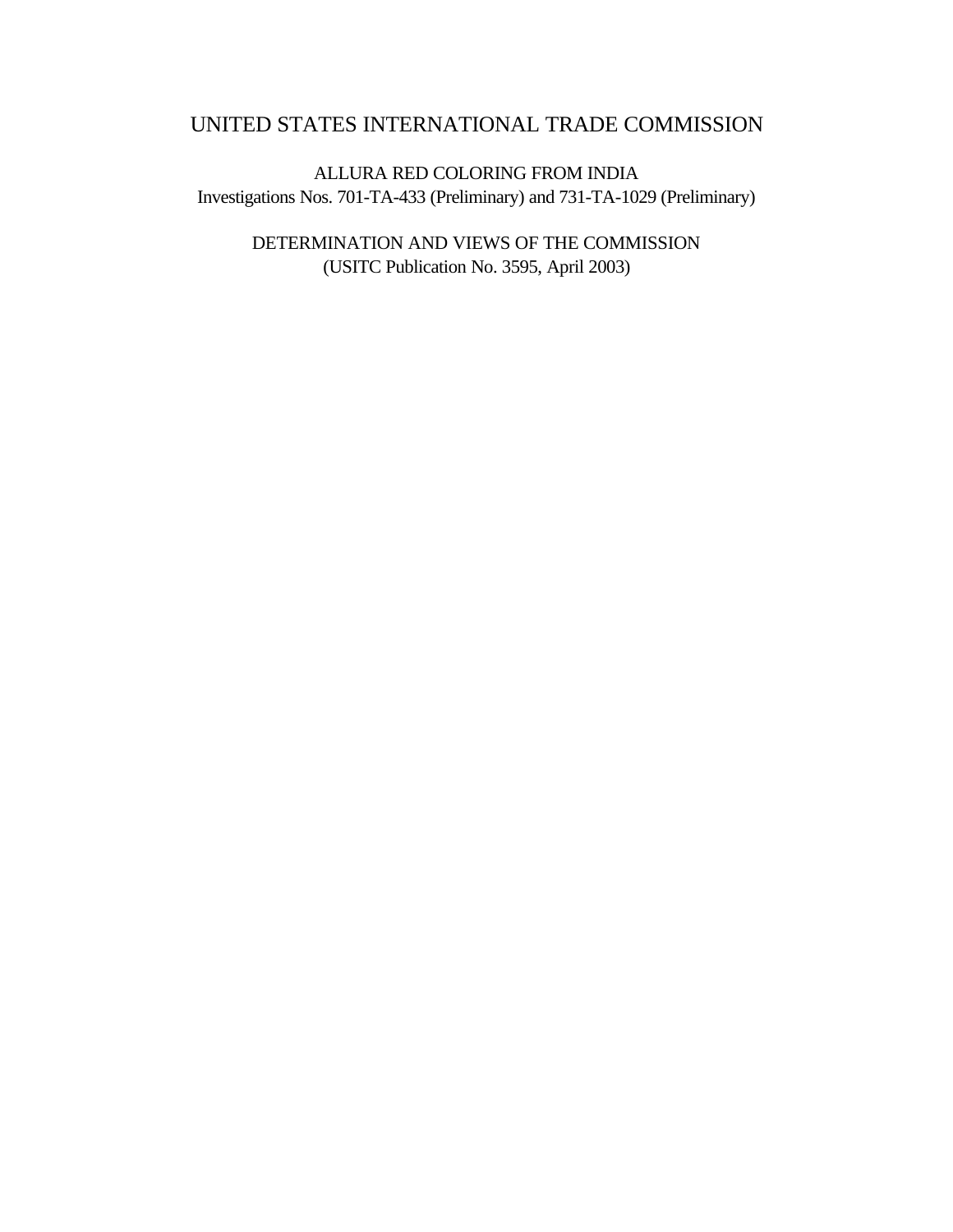## **UNITED STATES INTERNATIONAL TRADE COMMISSION**

## **Investigations Nos. 701-TA-433 (Preliminary) and 731-TA-1029 (Preliminary)**

## **ALLURA RED COLORING FROM INDIA**

#### **DETERMINATIONS**

On the basis of the record<sup>1</sup> developed in the subject investigations, the United States International Trade Commission (Commission) determines, pursuant to section 703(a) of the Tariff Act of 1930 (19 U.S.C. § 1671b(a)) (the Act), that there is no reasonable indication that an industry in the United States is materially injured or threatened with material injury, or that the establishment of an industry in the United States is materially retarded, by reason of imports from India of allura red coloring, provided for in subheading 3204.12.50 of the Harmonized Tariff Schedule of the United States, that are alleged to be subsidized by the Government of India. The Commission also determines, pursuant to section 733(a) of the Act (19 U.S.C. § 1673b(a)), that there is no reasonable indication that an industry in the United States is materially injured or threatened with material injury, or that the establishment of an industry in the United States is materially retarded, by reason of the subject imports from India that are also alleged to be sold in the United States at less than fair value (LTFV).

# **BACKGROUND**

On March 4, 2003, a petition was filed with the Commission and Commerce by Sensient Technologies Corporation, Milwaukee, WI, alleging that an industry in the United States is materially injured or threatened with material injury by reason of subsidized and LTFV imports of allura red coloring from India. Accordingly, effective March 4, 2003, the Commission instituted countervailing duty investigation No. 701-TA-433 (Preliminary) and antidumping duty investigation No. 731-TA-1029 (Preliminary).

Notice of the institution of the Commission's investigations and of a public conference to be held in connection therewith was given by posting copies of the notice in the Office of the Secretary, U.S. International Trade Commission, Washington, DC, and by publishing the notice in the *Federal Register* of March 11, 2003 (68 FR 11579). The conference was held in Washington, DC, on March 25, 2003, and all persons who requested the opportunity were permitted to appear in person or by counsel.

By order of the Commission.

Marilyn R. Abbott Secretary

Issued:

<sup>&</sup>lt;sup>1</sup> The record is defined in sec. 207.2(f) of the Commission's Rules of Practice and Procedure (19 CFR § 207.2(f)).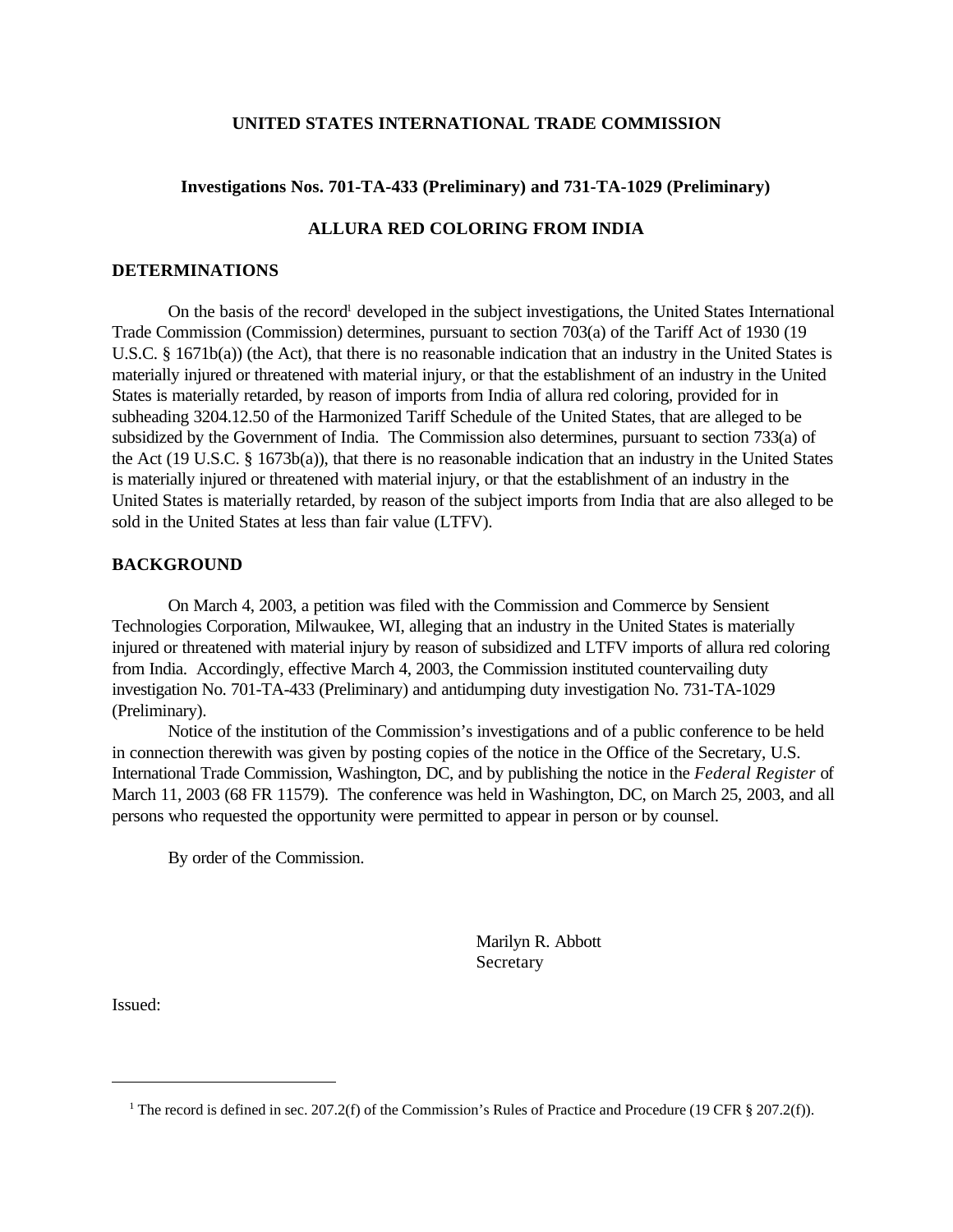# **VIEWS OF THE COMMISSION Investigations Nos. 701-TA-433 and 731-TA-1029 (Preliminary)**

## **ALLURA RED COLORING FROM INDIA**

Based on the record in these investigations, we determine that there is no reasonable indication that an industry in the United States is materially injured or threatened with material injury by reason of imports of allura red coloring from India that are alleged to be subsidized by the Government of India and by reason of imports of allura red coloring from India that are allegedly sold in the United States at less than fair value  $(LTFV).<sup>1</sup>$ 

#### **I. THE LEGAL STANDARD FOR PRELIMINARY DETERMINATIONS**

 The legal standard for preliminary antidumping and countervailing duty determinations requires the Commission to determine, based upon the information available at the time, whether there is a reasonable indication that a domestic industry is materially injured, threatened with material injury, or that the establishment of an industry is materially retarded, by reason of the subject imports.<sup>2</sup> In applying this standard, the Commission weighs the evidence before it and determines whether "(1) the record as a whole contains clear and convincing evidence that there is no material injury or threat of such injury; and (2) no likelihood exists that contrary evidence will arise in a final investigation."<sup>3</sup>

The Court of Appeals for the Federal Circuit has stated that the purpose of preliminary determinations is to avoid the cost and disruption to trade caused by unnecessary investigations and that the "reasonable indication" standard requires more than a finding that there is a "possibility" of material injury.<sup>4</sup> It also has noted that, in a preliminary investigation, the "[t]he statute calls for a reasonable indication of injury, not a reasonable indication of need for further inquiry."<sup>5</sup> Moreover, the CIT recently has reaffirmed that in applying the reasonable indication "standard for making a preliminary determination regarding material injury or threat of material injury, the Commission may weigh all evidence before it and resolve conflicts in the evidence."<sup>6</sup>

As we discuss below, we find that the record of these preliminary investigations contains clear and convincing evidence that the domestic industry producing allura red coloring is neither materially injured nor threatened with material injury by reason of the subject imports. We note that staff has collected complete information for domestic production, Indian production, imports of subject product, and pricing data. The record also contains information collected from purchasers that represent a significant portion of the market. Although we recognize that we might obtain additional evidence in any final phase investigations relating to the domestic industry's condition or other factors, given the generally robust condition of the industry and the limited presence of subject imports, we see no likelihood that any evidence we obtain in any final investigations would change our findings that the domestic industry has been impacted in a minimal manner, at most, by the subject imports during the period.

<sup>&</sup>lt;sup>1</sup> Whether the establishment of an industry is materially retarded is not an issue in these investigations.

<sup>&</sup>lt;sup>2</sup> 19 U.S.C. § 1673b(a); <u>see also American Lamb Co. v. United States</u>, 785 F.2d 994, 1001-1004 (Fed. Cir. 1986); Ranchers-Cattlemen Action Legal Foundation v. United States, 74 F. Supp.2d 1353, 1368-69 (Ct. Int'l Trade 1999).

<sup>&</sup>lt;sup>3</sup> American Lamb, 785 F.2d at 1001 (Fed. Cir. 1986); see also Texas Crushed Stone Co. v. United States, 35 F.3d 1535, 1543 (Fed. Cir. 1994).

<sup>4</sup> American Lamb , 785 F.2d at 1004.

<sup>5</sup> Texas Crushed Stone Co. v. United States, 35 F.3d 1535, 1543 (Fed. Cir. 1994).

<sup>6</sup> R-CALF, 74 F. Supp.2d at 1368 (Ct. Int'l Trade 1999).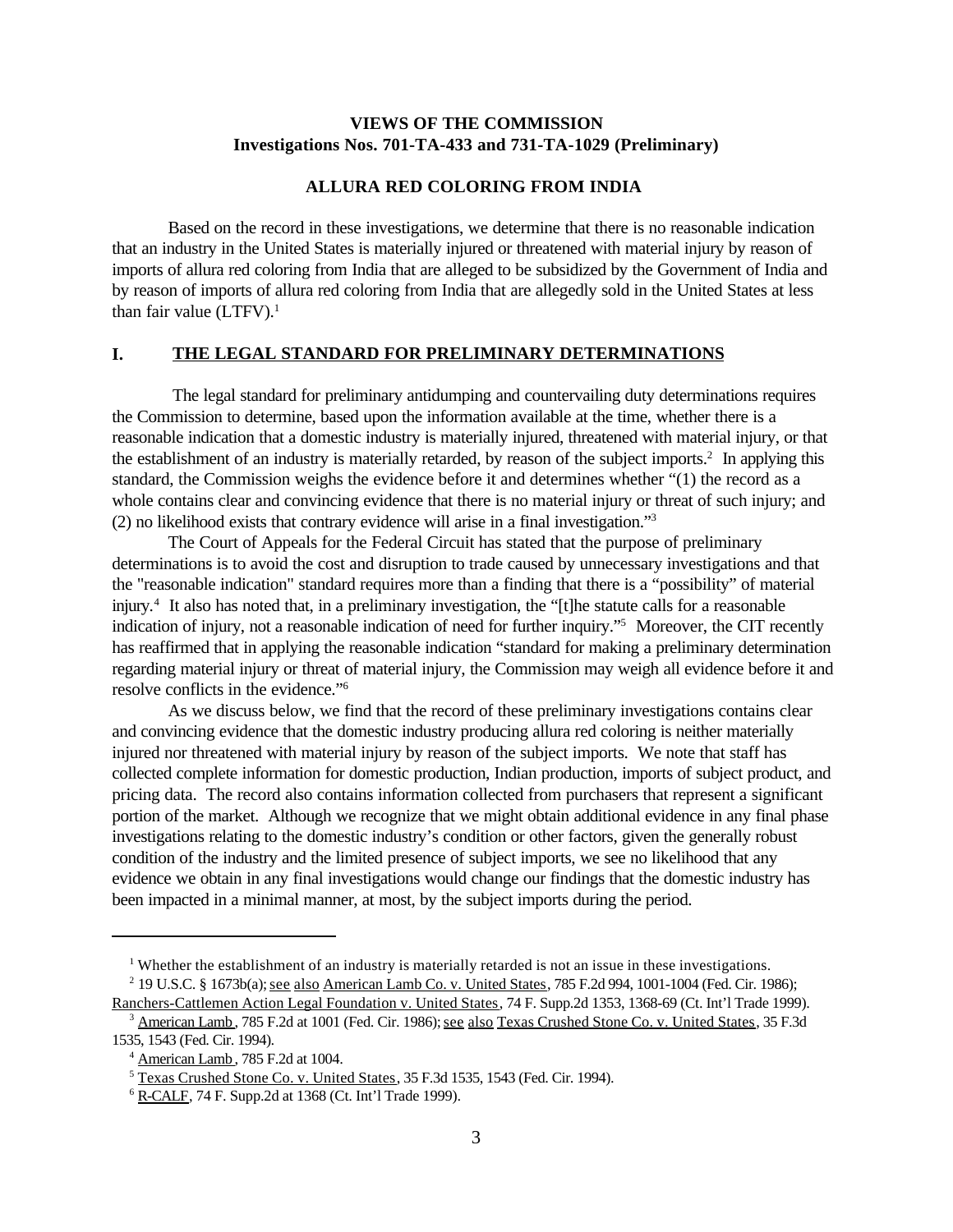#### **II. DOMESTIC LIKE PRODUCT AND INDUSTRY**

#### **A. In General**

In determining whether there is a reasonable indication that an industry in the United States is materially injured or threatened with material injury by reason of imports of the subject merchandise, the Commission first defines the "domestic like product" and the "industry."<sup>7</sup> Section 771(4)(A) of the Tariff Act of 1930, as amended ("the Act"), defines the relevant domestic industry as the "producers as a [w]hole of a domestic like product, or those producers whose collective output of a domestic like product constitutes a major proportion of the total domestic production of the product."<sup>8</sup> In turn, the Act defines "domestic like product" as "a product which is like, or in the absence of like, most similar in characteristics and uses with, the article subject to an investigation . . . ."<sup>9</sup>

The decision regarding the appropriate domestic like product(s) in an investigation is a factual determination, and the Commission has applied the statutory standard of "like" or "most similar in characteristics and uses" on a case-by-case basis.<sup>10</sup> No single factor is dispositive, and the Commission may consider other factors it deems relevant based on the facts of a particular investigation.<sup>11</sup> The Commission looks for clear dividing lines among possible like products and disregards minor variations.<sup>12</sup> Although the Commission must accept the determination of the Department of Commerce ("Commerce") as to the scope of the imported merchandise allegedly subsidized or sold at LTFV, the Commission determines what domestic product is like the imported articles Commerce has identified.<sup>13</sup>

## **B. Product Description**

In its notice of institution, Commerce defined the scope of these investigations as follows: Allura red coloring, also known as Food, Drug, and Cosmetic (FD&C) Red No. 40, defined as synthetic red coloring containing not less than 85 percent of the disodium salt of 6-hydroxy-5-{(2-methoxy-5 methyl-4- sulfonyl)azo}-2-naphthalenesulfonic acid, whether or not certified for human consumption at the time of entry into the United States. The product definition covers all forms and variations of allura

 $11$  See, e.g., S. Rep. No. 96-249, at 90-91 (1979).

 $12$  Nippon Steel, 19 CIT at 455; Torrington, 747 F. Supp. at 748-49. See also S. Rep. No. 96-249, at 90-91 (1979) (Congress has indicated that the like product standard should not be interpreted in "such a narrow fashion as to permit minor differences in physical characteristics or uses to lead to the conclusion that the product and article are not 'like' each other, nor should the definition of 'like product' be interpreted in such a fashion as to prevent consideration of an industry adversely affected by the imports under consideration.").

 $7$  19 U.S.C. § 1677(4)(A).

 $8$  19 U.S.C. § 1677(4)(A).

<sup>&</sup>lt;sup>9</sup> 19 U.S.C. § 1677(10).

 $10$  See, e.g., NEC Corp. v. Department of Commerce, Slip Op. 98-164 at 8 (CIT, Dec. 15, 1998); Nippon Steel Corp. v. United States, 19 CIT 450, 455 (1995); Torrington Co. v. United States, 747 F. Supp. 744, 749, n.3 (CIT 1990), aff'd, 938 F.2d 1278 (Fed. Cir. 1991) ("every like product determination 'must be made on the particular record at issue' and the 'unique facts of each case' "). The Commission generally considers a number of factors including: (1) physical characteristics and uses; (2) interchangeability; (3) channels of distribution; (4) customer and producer perceptions of the products; (5) common manufacturing facilities, production processes and production employees; and, where appropriate, (6) price. See Nippon, 19 CIT at 455, n.4; Timken Co. v. United States, 913 F. Supp. 580, 584 (CIT 1996).

<sup>&</sup>lt;sup>13</sup> Hosiden Corp. v. Advanced Display Mfrs., 85 F.3d 1561, 1568 (Fed. Cir. 1996) (Commission may find single like product corresponding to several different classes or kinds defined by Commerce); Torrington, 747 F. Supp. at 748- 752 (affirming Commission determination of six like products in investigations where Commerce found five classes or kinds).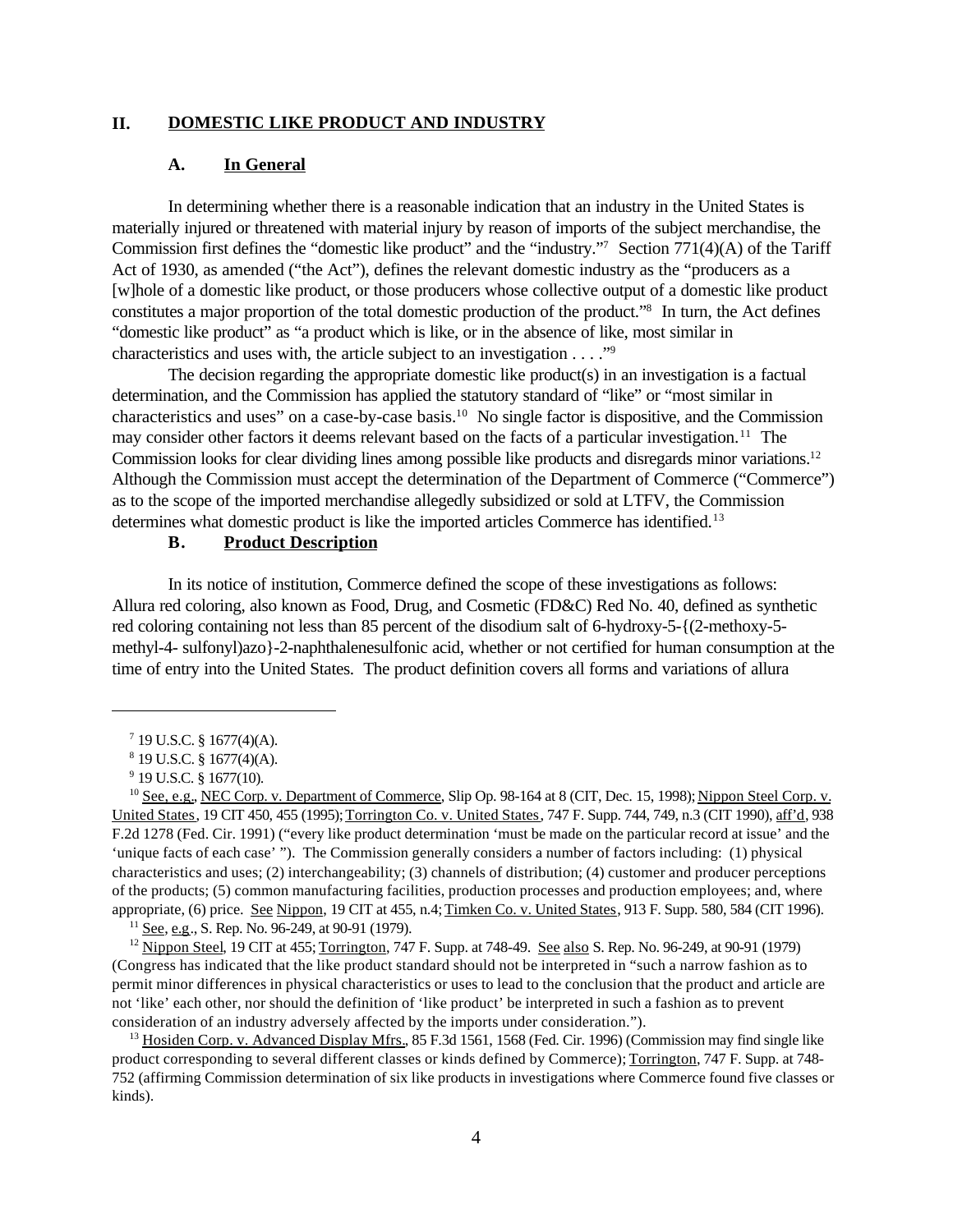red, such as powders, press cakes, extrudates, liquid or granules, but excludes lake pigments formed from allura red. This investigation does not cover colors of animal, vegetable or mineral origin, also known as "natural colors."<sup>14</sup>

Allura red is the common name for a synthetic red food coloring. When certified by the Food and Drug Administration (FDA) as meeting certain purity standards, allura red also can be referred to as FD&C Red No. 40. A synthetic color refers to a color that is made from petroleum or coal products; by virtue of being a synthetic coloring, each production batch requires FDA certification before it can be legally used in a food. FDA certification takes approximately two to four weeks.

In addition to approving certain synthetic coloring for food use, the FDA has approved certain synthetic coloring for use in the manufacture of drugs and/or cosmetics. Such colorings are referred to as Drug and Cosmetic (D&C) colorings and given specific D&C names. While FD&C Red No. 40 is approved for use in all three applications,<sup>15</sup> petitioner notes that approximately 90 percent of allura red is used to color food products including soft drinks dry mixes, baked foods, confections, dairy products, and pet foods.<sup>16</sup> Many of the largest food companies, such as Heinz, Kraft, and Coca-Cola, purchase allura red coloring for use in their various food products.

## **C. Domestic Like Product Issues**

Petitioner asserts that there is only one like product that is coextensive with the scope of the investigations, specifically "allura red coloring in all forms, whether or not previously certified by the FDA."<sup>17</sup> Respondent is not disputing that the definition of the domestic like product should be coextensive with the definition of the subject merchandise for these preliminary investigations.<sup>18</sup>

There are no substitutes for allura red coloring and there are no similar red dyes for use in food and cosmetics.<sup>19</sup> Moreover, the record indicates that domestically produced allura red coloring is virtually identical to the subject merchandise.<sup>20</sup> Accordingly, we find a single domestic like product consisting of allura red coloring in all forms, whether or not previously certified by the FDA.

### **D. Domestic Industry<sup>21</sup>**

The domestic industry is defined as "the producers as a [w]hole of a domestic like product . . ."<sup>22</sup> In defining the domestic industry, the Commission generally includes in the industry all of the domestic production of the like product, whether toll-produced, captively consumed, or sold in the domestic

<sup>14</sup> 68 Fed. Reg. 11579, March 11, 2003.

 $15$  The approval selection is hierarchical: colors approved for use in foods can be used in cosmetics and drugs, but approval for use in drugs and cosmetics is not sufficient to permit use in food.

<sup>&</sup>lt;sup>16</sup> Conference Tr. at 12. In addition to FD&C Red No. 40, other red colorings are FD&C Red No. 3 and a few natural red food colors (derived from plants or animals) that do not require FDA certification before use in food. While domestic and imported FD&C Red No. 3 are interchangeable, they are not substitutable with FD&C No. 40. Tr. at 42 and Petitioner's Postconference brief at 7, fn. 2.

<sup>&</sup>lt;sup>17</sup> Petition at 6.

<sup>&</sup>lt;sup>18</sup> Conference Tr. at 61.

<sup>&</sup>lt;sup>19</sup> CR at II-6; PR at I-5.

 $20$  CR at I-4; PR at I-3.

 $21$  No party has argued for the exclusion of either domestic producer under the related party provision of the statute, 19 U.S.C. §1677(4)(B), and nothing in the record indicates that either producer was a related party.

 $22$  19 U.S.C. § 1677(4)(A).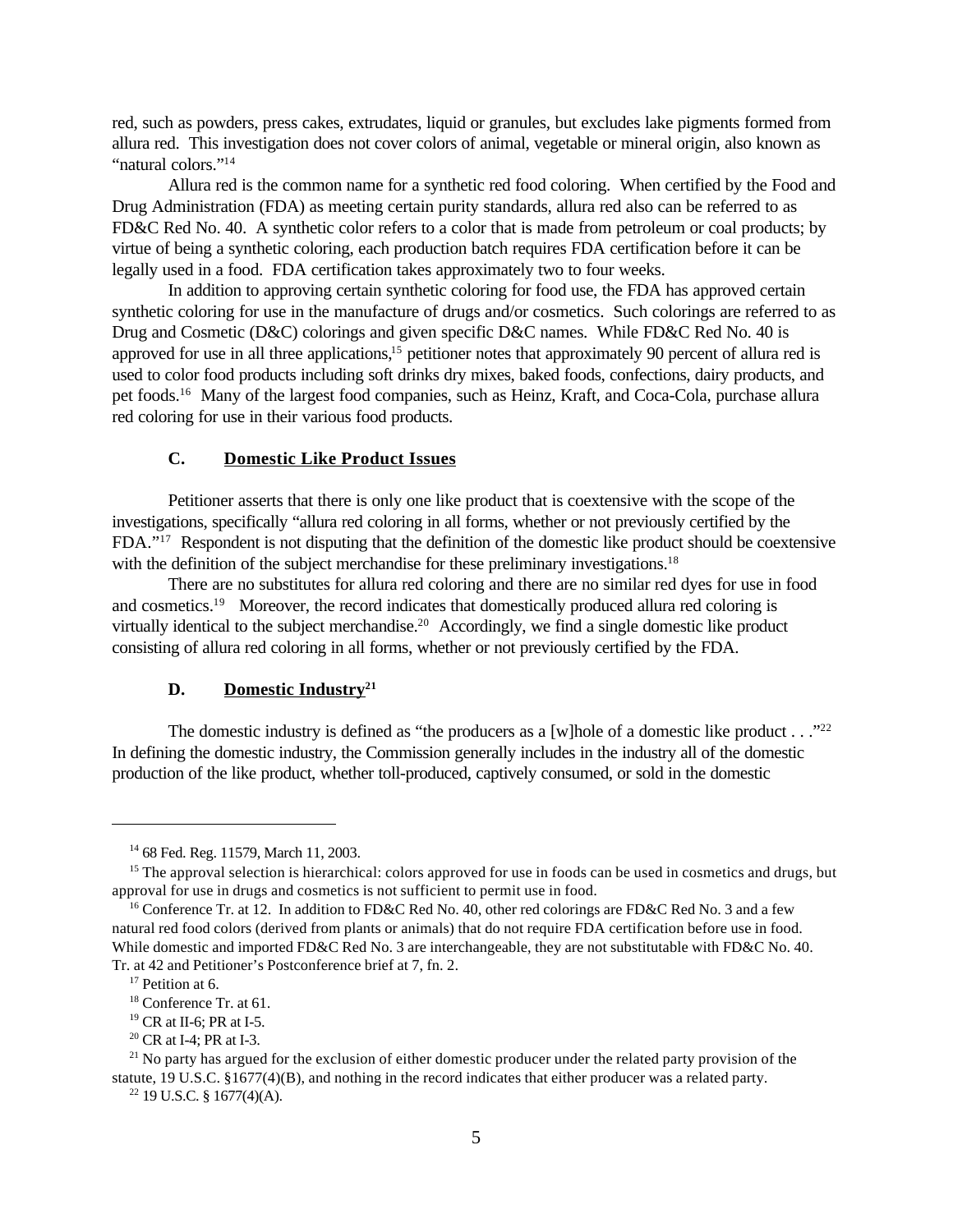merchant market.<sup>23</sup> Based on our definition of the domestic like product, we conclude that the domestic industry consists of both domestic producers of allura red coloring, *i.e.*, Noveon Hilton Davis, Inc. ("Noveon") and petitioner Sensient Technologies Corp. ("Sensient").

# **IV. NO REASONABLE INDICATION OF MATERIAL INJURY BY REASON OF ALLEGEDLY SUBSIDIZED AND LTFV IMPORTS**<sup>24</sup>

In the preliminary phase of antidumping and countervailing duty investigations, the Commission determines whether there is a reasonable indication that an industry in the United States is materially injured by reason of the imports under investigation.<sup>25</sup> In making this determination, the Commission must consider the volume of subject imports, their effect on prices for the domestic like product, and their impact on domestic producers of the domestic like product, but only in the context of U.S. production operations.<sup>26</sup> The statute defines "material injury" as "harm which is not inconsequential, immaterial, or unimportant."<sup>27</sup> In assessing whether there is a reasonable indication that the domestic industry is materially injured by reason of subject imports, we consider all relevant economic factors that bear on the state of the industry in the United States.<sup>28</sup> No single factor is dispositive, and all relevant factors are considered "within the context of the business cycle and conditions of competition that are distinctive to the affected industry."<sup>29</sup>

For the reasons discussed below, we determine that there is no reasonable indication that the domestic industry is materially injured by reason of subject imports of allura red coloring from India that are allegedly subsidized and/or sold in the United States at less than fair value.

 $^{23}$  See United States Steel Group v. United States, 873 F. Supp. 673, 681-84 (CIT 1994), aff'd, 96 F.3d 1352 (Fed. Cir. 1996).

<sup>&</sup>lt;sup>24</sup> Subject imports from India made up 100 percent of all imports of allura red coloring to the U.S. market during the period of investigation. Therefore, the negligibility provision does not apply. See 19 U.S.C. §1677(24).

<sup>25</sup> 19 U.S.C. §§ 1671b(a) and 1673b(a).

<sup>&</sup>lt;sup>26</sup> 19 U.S.C. § 1677(7)(B)(i). The Commission "may consider such other economic factors as are relevant to the determination" but shall "identify each [such] factor . . . [a]nd explain in full its relevance to the determination." 19 U.S.C. § 1677(7)(B). See also Angus Chemical Co. v. United States, 140 F.3d 1478 (Fed. Cir. 1998).

 $27$  19 U.S.C. § 1677(7)(A).

<sup>28</sup> 19 U.S.C. § 1677(7)(C)(iii).

<sup>29</sup> 19 U.S.C. § 1677(7)(C)(iii).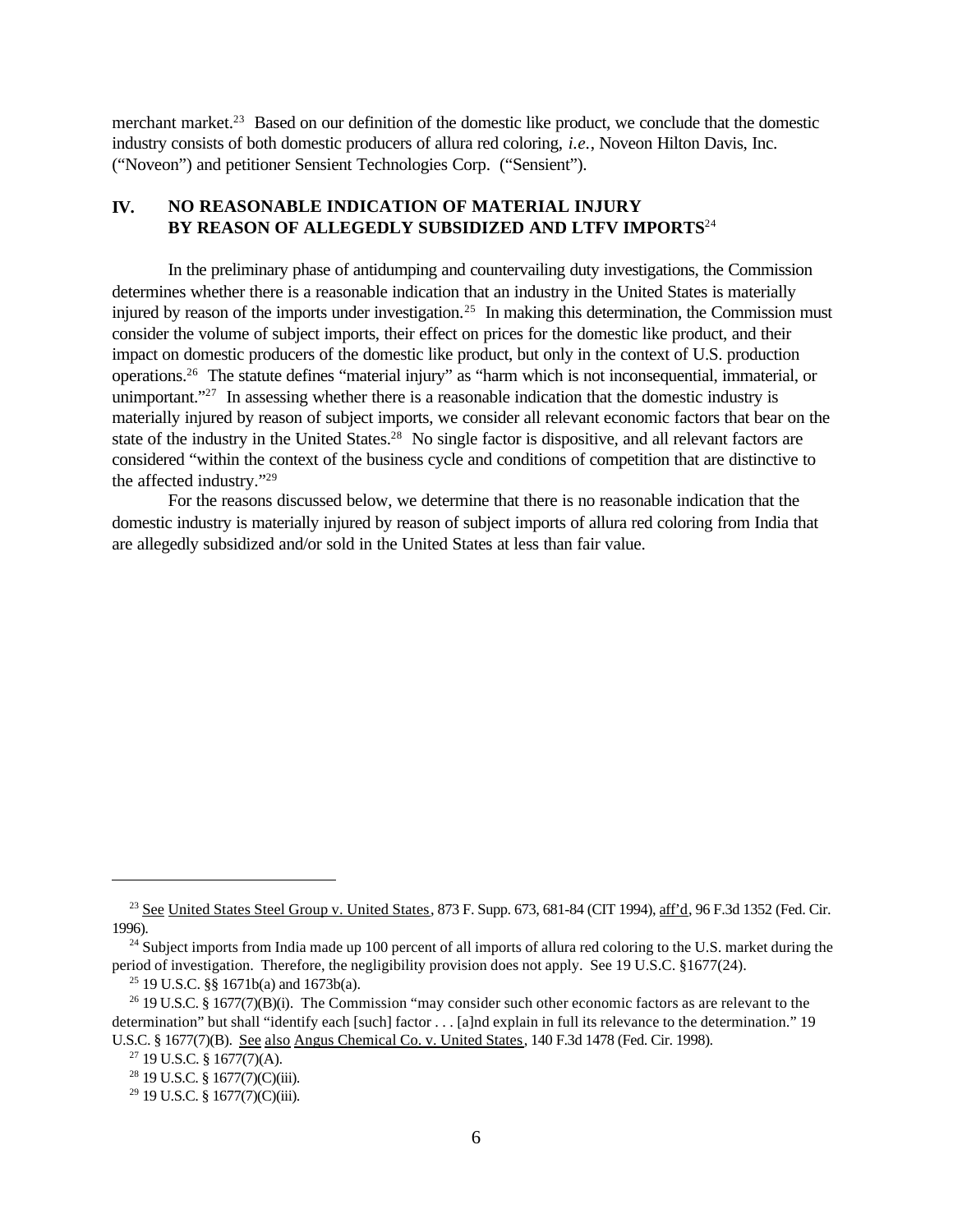#### **A. Captive Production<sup>30</sup>**

The record indicates that both domestic producers internally consume allura red for use in the production of downstream products, including liquid color, dye blends, dispersions, and lakes. However, neither petitioner nor respondent have advanced any arguments regarding the applicability of the captive production provision and we find that the requirements for applying the captive production provision are not satisfied.

With respect to the threshold criterion that domestic producers internally transfer significant production and sell significant production in the merchant market, both domestic producers reported internal consumption to be between \*\*\* percent and \*\*\* percent of total shipments.<sup>31</sup> Internal consumption and inter-company transfer shipments represented between \*\*\* percent and \*\*\* percent of the quantity of U.S. producers' total shipments over the period for which data were collected.<sup>32</sup> The question arises, however, as to whether the inter-company transfers should be treated as internal transfers under the statute. There is insufficient information in the record about the nature of the inter-company transfers to determine this issue. On the basis of the percentages for internal consumption alone, we find that the threshold criterion is met.

With respect to the second statutory criterion, record evidence indicates that allura red coloring accounts for approximately \*\*\* percent of the raw material cost of the downstream product (*i.e.,* liquid color, dye blends, dispersions, and lakes).<sup>33</sup> The second statutory criterion requires that the domestic like product be "the predominant material input" into the downstream product, and we do not find that a raw material that accounts for \*\*\* percent of raw material costs can be described as "the predominant material input." The second statutory criterion is not met, and therefore we find that the captive production provision is not applicable.<sup>34</sup> Because none of the parties to these investigations argued that the captive production was a significant condition of competition in this industry we do not consider it to be a significant condition of competition.

(I) the domestic like product produced that is internally transferred for processing into that downstream article does not enter the merchant market for the domestic like product, (II) the domestic like product is the predominant material input in the production of that downstream article, and

(III) the production of the domestic like product sold in the merchant market is not generally used in the production of that downstream article,

then the Commission, in determining market share and the factors affecting financial performance set forth in clause (iii), shall focus primarily on the merchant market for the domestic like product. The Statement of Administrative Action (SAA) issued in conjunction with the URAA indicates that where a

domestic like product is transferred internally for the production of another article coming within the definition of the domestic like product, such transfers do not constitute internal transfers for the production of a "downstream article" for purposes of the captive production provision. SAA, H.R. Rep. 103-316, vol. I at 853.

<sup>31</sup> CR and PR Tables III-2 and VI-1.

<sup>32</sup> CR and PR Tables III-2 and VI-1.

<sup>34</sup> There is insufficient evidence on the record to determine whether the third criterion is met, but that issue is mooted by our finding with respect to the second criterion.

<sup>&</sup>lt;sup>30</sup> The captive production provision, 19 U.S.C. § 1677(7)(C)(iv), which was added to the statute by the Uruguay Round Agreements Act (URAA), provides:

<sup>(</sup>iv) CAPTIVE PRODUCTION -- If domestic producers internally transfer significant production of the domestic like product for the production of a downstream article and sell significant production of the domestic like product in the merchant market, and the Commission finds that –

<sup>&</sup>lt;sup>33</sup> CR at II-6, PR at II-3; Response of \*\*\* to supplemental questions of Commission Staff, April 16, 2003.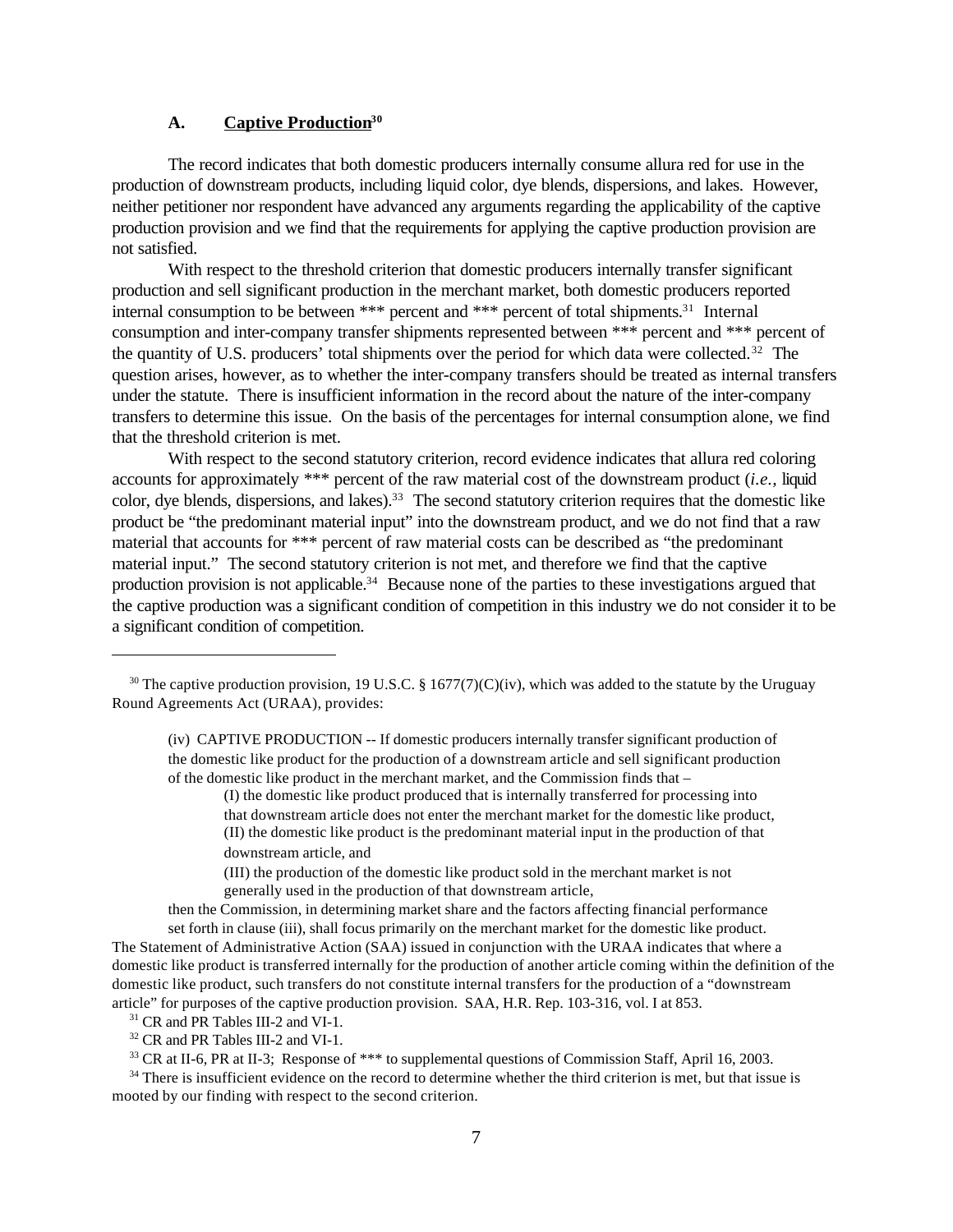#### **A. Conditions of Competition**

When performing our analysis in these investigations, we took into account the following conditions of competition:

Demand for allura red coloring is highly dependent on the demand for certain food products. The food industry accounts for 90 percent of domestic consumption with the rest consumed by the pharmaceutical and cosmetics industries.<sup>35</sup> Demand for allura red, as measured by apparent domestic consumption, increased over the period of investigation by \*\*\* percent. Domestic consumption was \*\*\* pounds in 2000, \*\*\* pounds in 2001 and \*\*\* pounds in 2002.<sup>36</sup>

There are two domestic producers of allura red coloring in the United States: Sensient and Noveon.<sup>37</sup> As recently as January 2000, there had been a third producer of subject merchandise, Monarch Food Colors, Inc. Monarch sold its manufacturing assets to Universal Foods Corporation, the predecessor company to Sensient, in January 2000 and ceased operations.<sup>38</sup> The two domestic producers supply nearly all of the merchant market and, as a share of total apparent domestic consumption by volume, domestic market share slightly declined from \*\*\* percent in 2000 to \*\*\* percent in 2002.<sup>39</sup> By value, domestic market share declined from \*\*\* percent of apparent domestic consumption in 2000 to \*\*\* percent in 2002.<sup>40</sup> Indian producers account for the remainder of the market. There were no imports of allura red coloring from countries other than India during the period of investigation.<sup>41</sup>

Capacity utilization for domestic and Indian producers was relatively low throughout the entire period of investigation, but maintaining high capacity utilization rates does not appear to be a prerequisite to operating profitably in this industry.<sup>42</sup> Allura red coloring has an indefinite shelf life and can be inventoried for years without degrading.<sup>43</sup>

Sensient's history dates back to 1905 with the establishment of a firm known as Warner Jenkinson in St. Louis, MO. In 1984, Warner Jenkinson was acquired by Universal Foods Corporation, the predecessor company to Sensient Technologies. The Sensient Color Group is a division of Sensient Technologies, one of the world's largest producers of natural and synthetic colors and certified food colors, supplying colorants to domestic and international producers of beverages, bakery products, processed foods, confections, pet foods, cosmetics, and pharmaceuticals. The Sensient Color Group is the largest commercial producer of allura red coloring in the United States.<sup>44</sup>

<sup>35</sup> CR at II-6; PR at II-3.

<sup>36</sup> CR at II-5; PR at II-2.

<sup>37</sup> CR at III-1; PR at III-1.

<sup>38</sup> Petition, exhibits 12 and 20. See also*,* Conference Tr. at 7. Sensient argues that it was motivated to acquire Monarch because Monarch held patented technology for producing an extruded form of allura red, which was a superior product to anything that Sensient produces. The extruded form of allura red may command a premium price in the marketplace. It was Sensient's plan to use the Monarch capacity to grow the extruded allura red business. Sensient produced allura red at the Monarch facility from January 2000 through October 2000, after which the facility was shut down. Production during this period totaled roughly \*\*\* pounds. Sensient now produces the extruded form by producing allura red at its own facility in St. Louis, MO and then transporting that production to the extruder at the Monarch facility. (See Conference Tr. at 54-55; Petitioner's Postconference brief at p. 11; e-mail to Woodley Timberlake, USITC, from Baker & McKenzie, Apr. 2, 2003).

<sup>&</sup>lt;sup>39</sup> CR and PR Table IV-3.

<sup>40</sup> CR and PR Table IV-2.

<sup>&</sup>lt;sup>41</sup> CR and PR Table IV-1.

<sup>42</sup> CR and PR Tables III-1 and VII-1.

<sup>43</sup> Conference Tr. at 26.

<sup>44</sup> Petition at 8; CR and PR Table III-1.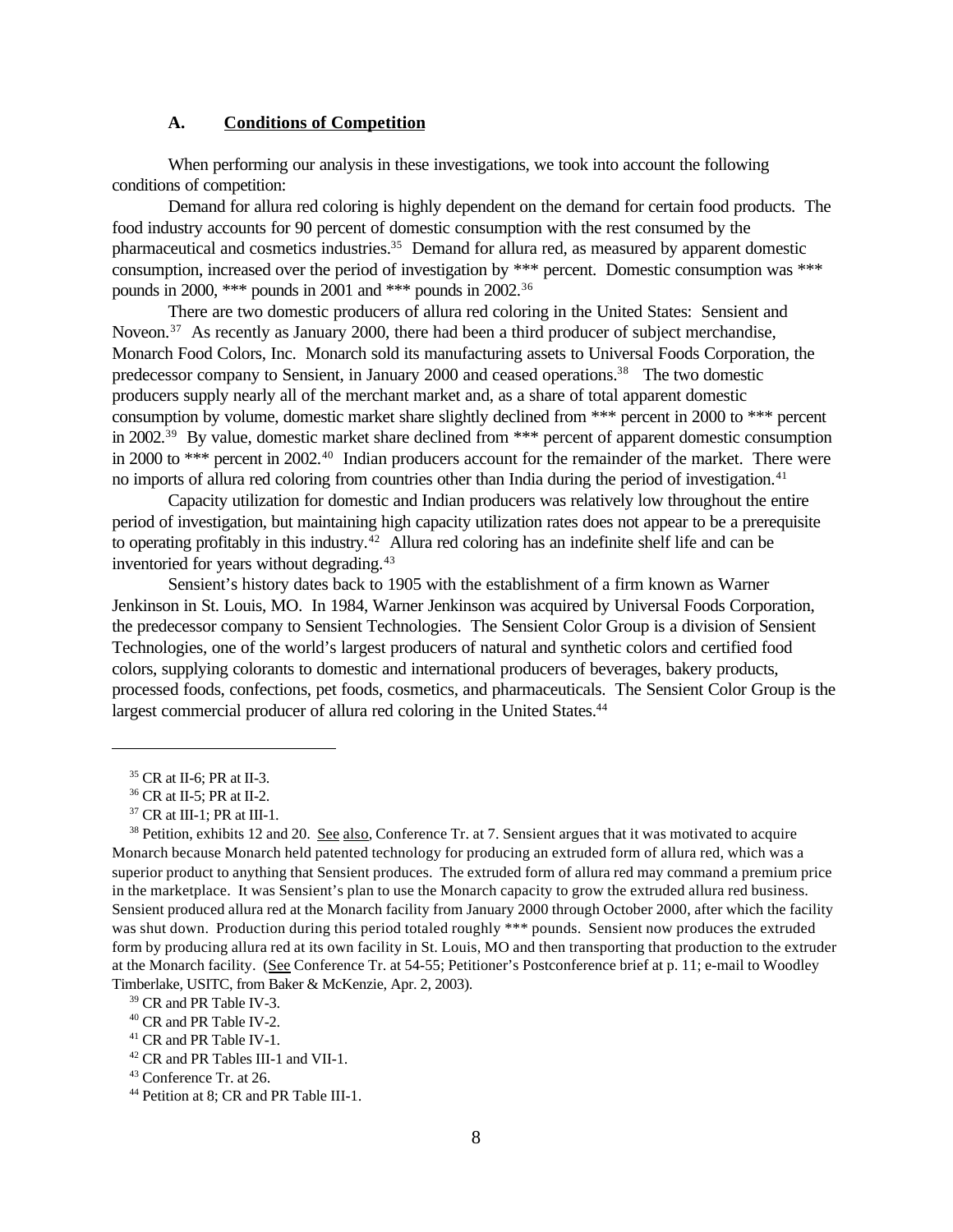Since 1991, Sensient/Warner Jenkinson has acquired a total of \*\*\* firms worldwide, \*\*\* in the United States and \*\*\* abroad.<sup>45</sup> Only \*\*\* of the \*\*\* had any production of allura red. In the \*\*\* instances where Sensient acquired firms that were themselves producers of allura red, Sensient shut down the acquired facility entirely and supplied the customer base previously served by that facility out of its own production at its St. Louis, MO, facility.<sup>46</sup>

Noveon first began producing allura red in 1980 under the name of Hilton Davis, which at that time operated as a division of Sterling Drug. In 1999, Hilton Davis became known as Noveon Hilton Davis. Noveon Hilton Davis' parent company, Noveon, Inc., is the successor company to the Performance Materials Segment of the B.F. Goodrich Corporation, which Noveon, Inc. acquired on February 28, 2001. Allura red is produced at the company's facility located in Cleveland, OH. Noveon \*\*\* over the period of investigation.

Allura red coloring is sold either directly to end users or through distributors and typically is sold as part of a basket of dyes. Annual contract sales make up \*\*\* percent of Sensient's sales and \*\*\* percent of Noveon's sales. Both petitioner and respondent reported that allura red coloring is sold in three market tiers, with tier one consisting of large multinational customers such as Heinz, Kraft, and Coca-Cola that buy large quantities of product under long-term contracts and purchase directly from the producer or importer.<sup>47</sup> \*\*\* reported that its tier one customers \*\*\* together accounted for \*\*\* percent of the firm's 2002 allura red sales, and Noveon's tier one customers \*\*\* accounted for \*\*\* percent of that firm's sales in 2002. Most tier one purchasers purchase allura red on a world-wide basis except for their U.S. operations because of the stringent FDA qualification process. The two domestic producers and Indian producers also supply tier one purchasers in foreign markets.<sup>48</sup>

Some tier one purchasers recently have sought to capitalize on their buying power by requiring suppliers to compete with each other through the use of "reverse auctions" conducted via the internet.<sup>49 50</sup> Using this system of reverse auctions, purchasers announce an auction and place an open order for a 12 month contract that includes the volume and the starting bid price. Allura red suppliers then have 30 minutes to place an unlimited number of competing bids on the system. Bids are anonymous, but all participants can watch the bid prices entered in real time.<sup>51</sup> These large customers are able to secure volume discounts.

<sup>45</sup> Acquired foreign firms include those in Canada, Germany, Italy, Peru, and the United Kingdom.

<sup>46</sup> Based on information contained in an e-mail to Woodley Timberlake, USITC, from Baker & McKenzie, Apr. 2, 2003.

 $47$  Customers in this tier generally require that suppliers be qualified and normally interface directly with the U.S. operations of allura red producers. Petition at 10.

<sup>48</sup> Conference Tr. at 48 (O'Brien), 63, 67-68 (Tiberwala).

<sup>&</sup>lt;sup>49</sup> The record contains information on three reverse auctions conducted by two purchasers in 2001 and 2002. CR at II-3 - II-4; PR at II-1 - II-2.

<sup>&</sup>lt;sup>50</sup> Chairman Okun also notes that evidence of tier one purchasers' significant buying power is further supported by the 1999 review of the acquisition by Universal Foods Corporation, the predecessor company to Sensient Technologies, of Pointing Holdings Limited in the United Kingdom, in which the British Competition Commission found that large customers, many of which are the same multinational corporations that are significant tier one purchasers in the United States, have "substantial buying power." Petition Exhibit 43 at 92.

<sup>51</sup> CR at II-2 - II-4; PR at II-1 - II-2; Conference Tr. at 90-111. During some auctions, firms that are not qualified (*i.e.,* Indian firms) to provide allura red coloring to the customer have to submit lower bids to offset the cost of qualification. Tr. at 111.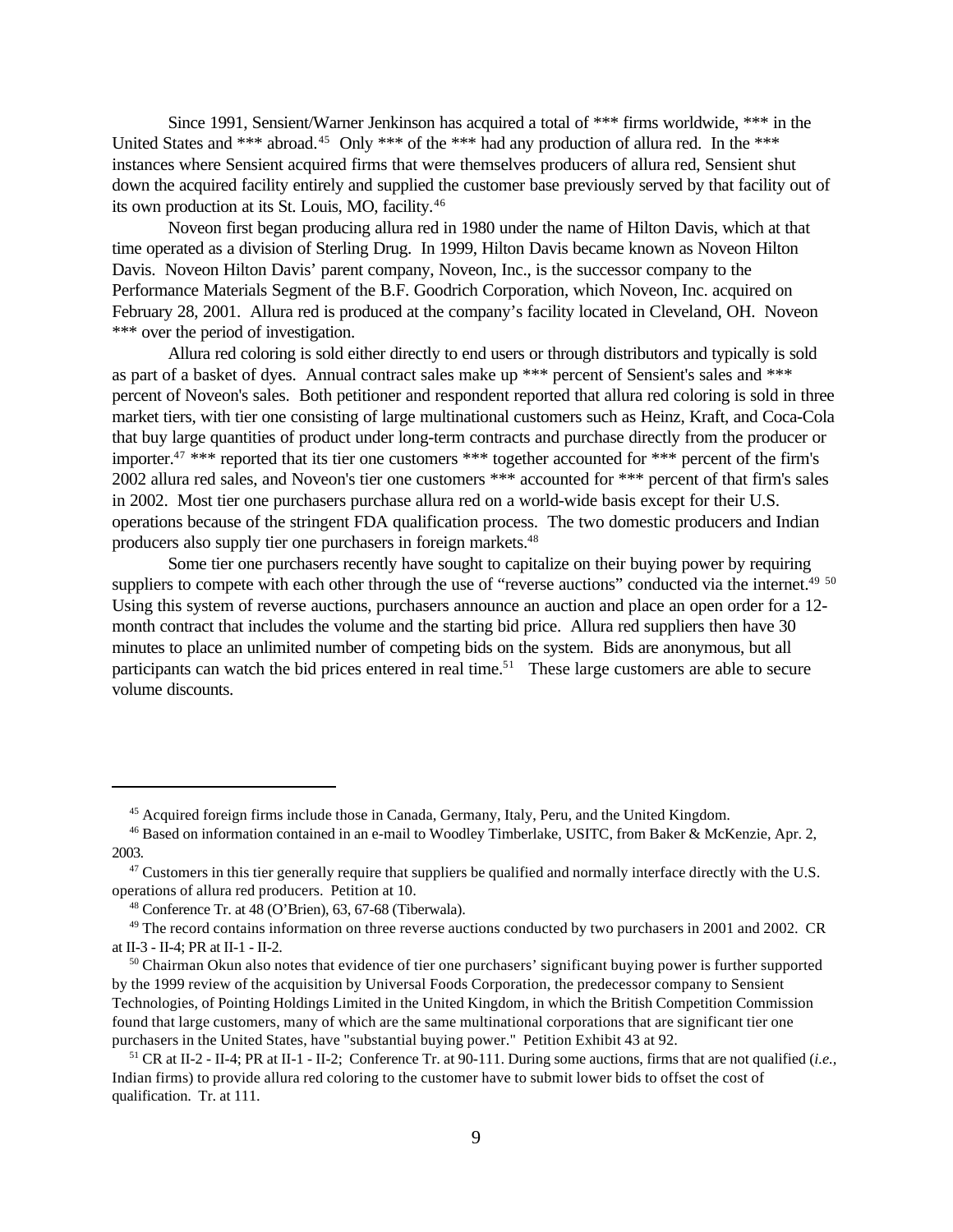The second tier consists of other food, drug, or cosmetic color manufacturers who purchase products to fill out their color product line.<sup>52</sup> The third tier consists of numerous smaller customers that typically buy smaller quantities of products. Both domestic producers and importers use regional

<sup>52</sup> CR at I-5; PR at I-4.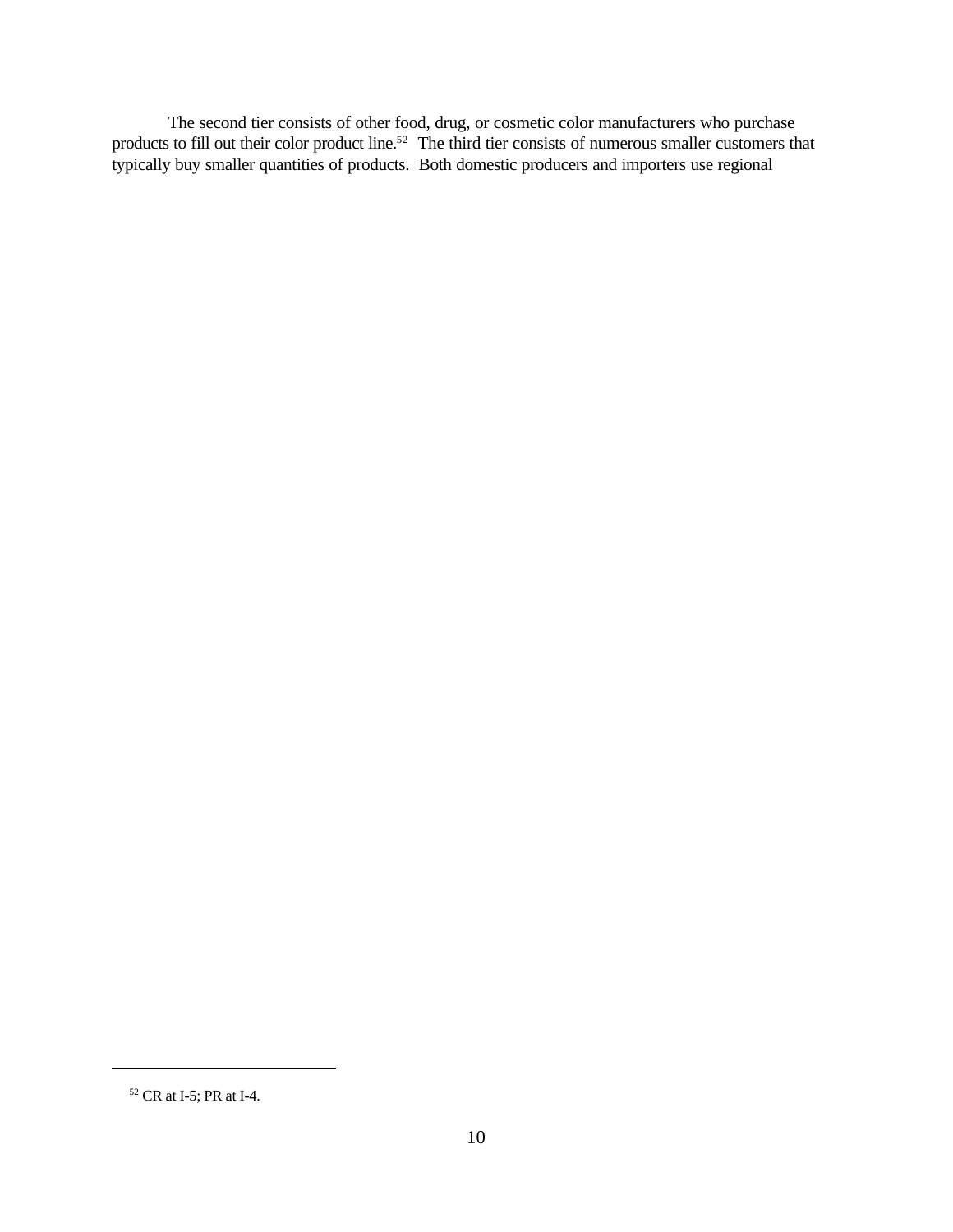distributors to supply these smaller customers in the third tier, and, to a lesser extent, customers in the second tier as well.<sup>53</sup>

The domestic like product and subject merchandise are largely substitutable. All purchasers require that the product must meet FDA specifications for food and/or cosmetic use, but once these specifications are met, domestically produced and imported merchandise are largely interchangeable.<sup>54</sup> Respondent argues that there is, in addition, a lengthy initial qualification process imposed by tier one purchasers.<sup>55</sup> In addition, respondent argues that certain purchasers prefer allura red coloring that emits less dust than standard forms, which is why it has developed a dust-free, "soon-to-be-patented," form of allura red under the trademark Spheroclean.<sup>56</sup> Domestic producers also market their own dust-free forms of allura red coloring.<sup>57</sup>

#### **B. Volume of the Subject Imports**

Section  $771(7)(C)(i)$  of the Act provides that the "Commission shall consider whether the volume of imports of the merchandise, or any increase in that volume, either in absolute terms or relative to production or consumption in the United States, is significant."<sup>58</sup>

Petitioner argues that U.S. imports of allura red are classified under HTS subheading 3204.12.50; however, subject imports actually entered the U.S. market under HTS 3204.12.45.<sup>59</sup> In any event, both of these HTS subheadings are basket categories of colorings that are not specific to allura red. Therefore, official import statistics for HTS subheadings 3204.12.45 or 3204.12.50 do not necessarily correlate specifically to the subject merchandise and are therefore not meaningful.<sup>60</sup> For this reason, we rely on importer questionnaires, which covered 100 percent of subject imports during the period of investigation.<sup>61</sup>

The absolute volume and value of U.S. imports of allura red from India fluctuated during the period of investigation from \*\*\* pounds, valued at \$\*\*\*, in 2000 to \*\*\* pounds, valued at \$\*\*\*, in 2001 and were \*\*\* pounds, valued at  $\frac{2002}{62}$  The U.S. market share held by shipments of subject

<sup>59</sup> CR at IV-1; PR at IV-1.

<sup>61</sup> Data on U.S. imports from India as reported in Commission questionnaires can be found in tabular form at CR and PR Table IV-1.

<sup>53</sup> CR at I-5; PR at I-4.

<sup>54</sup> CR at II-7; PR at II-6.

<sup>&</sup>lt;sup>55</sup> Conference Tr. at 98-101. While petitioner asserted that it is not aware of any qualification process for tier one purchasers, it acknowledged that this may be due to the fact that it has been the major supplier to tier one purchasers for many years and that a qualification process is thus not necessary for its product. Conference Tr. at 41.

<sup>56</sup> Respondent Postconference Br. at 6.

<sup>57</sup> Respondent Postconference Br. at 7.

<sup>58</sup> 19 U.S.C. § 1677(7)(C)(i).

 $60$  On March 11, 2003, Commission staff had a telephone conversation with Mr. Harvey Kuperstein, national import specialist with U.S. Customs and Border Protection Department of Homeland Security, in which Mr. Kuperstein expressed the opinion that U.S. imports of allura red from India were improperly being recorded under HTS subheading 3204.12.45. (See Investigator's Telephone and Other Sundry Notes, Mar. 11, 2003.) At the Commission's conference, Roha USA was specifically questioned as to what HTS classification it enters its U.S. imports of allura red. Respondent postconference brief states that Roha USA's U.S. imports of allura red enter the United States under HTS subheading 3204.12.45, a classification that also represents a basket category of goods. (See respondent postconference brief, p. 14.)

<sup>62</sup> CR and PR Table IV-1.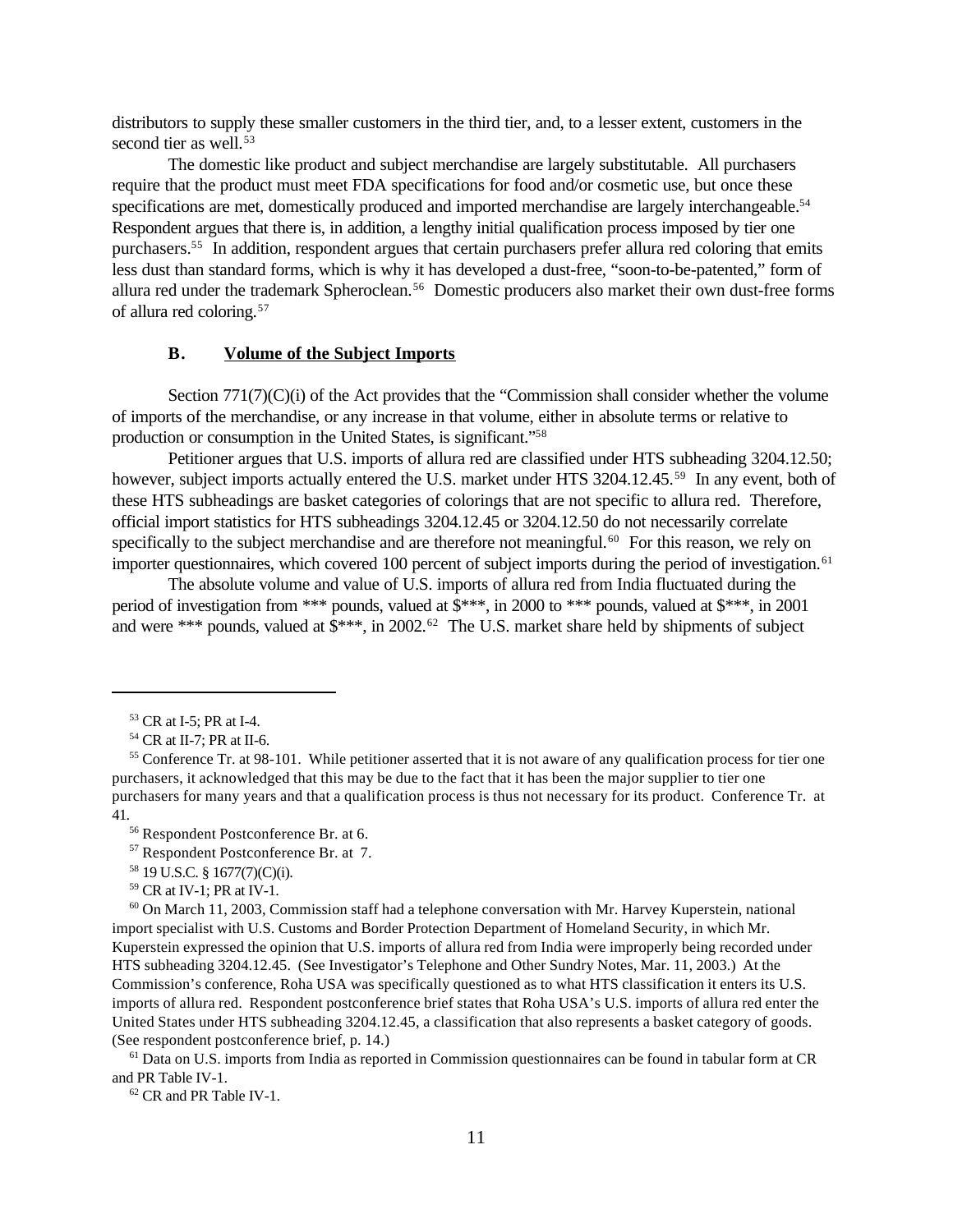imports increased on the basis of apparent domestic consumption from \*\*\* percent in 2000 to \*\*\* percent in 2001, to \*\*\* percent in 2002. On the basis of value, subject imports' market share followed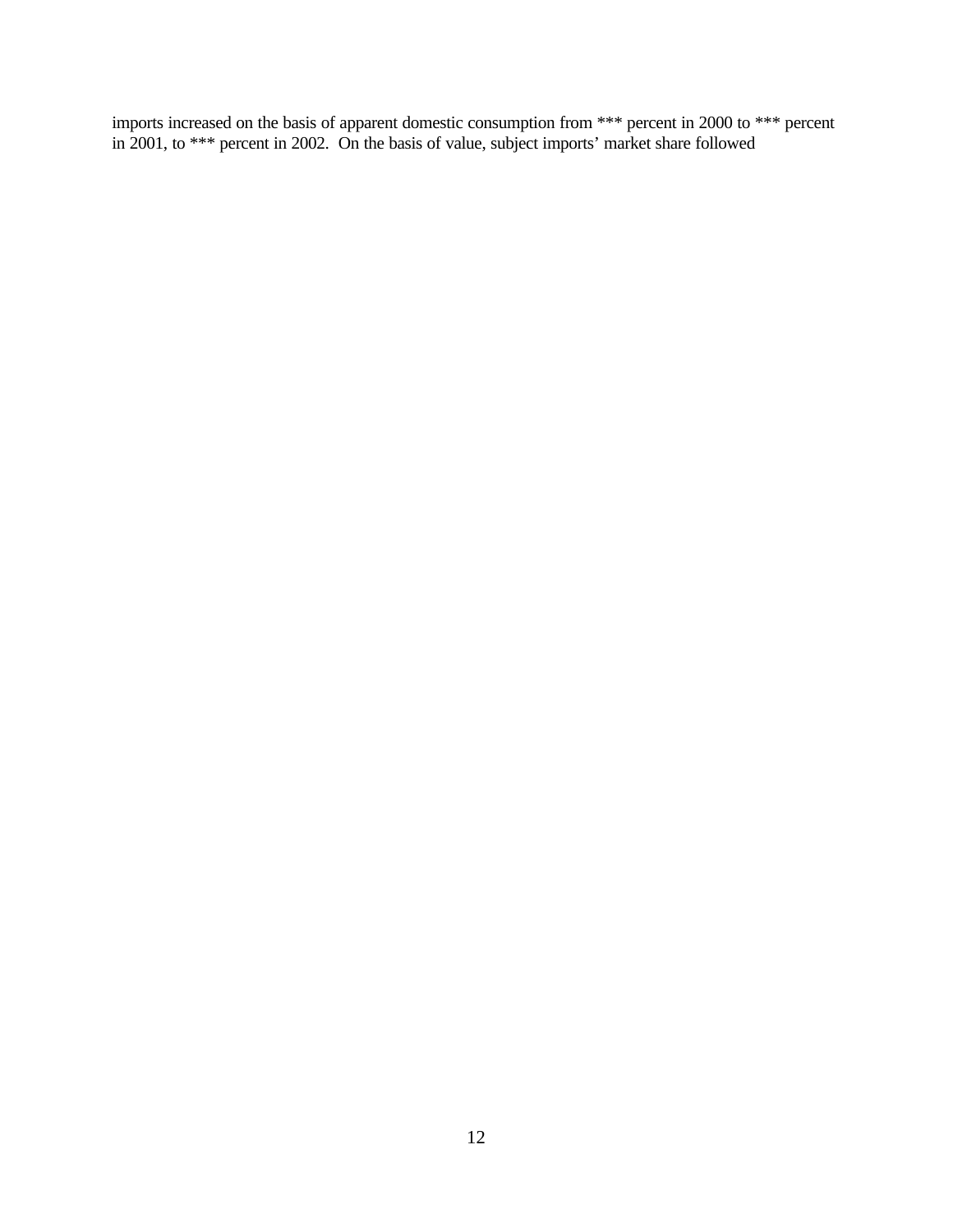similar trends increasing from \*\*\* percent in 2000 to \*\*\* percent in 2001, to \*\*\* percent in 2002.<sup>63</sup> The domestic industry held more than \*\*\* percent of the U.S. market for allura red coloring during the entire period of investigation. As a share of domestic production, subject imports were \*\*\* percent in 2000, \*\*\* percent in 2001, and \*\*\* percent in 2002.<sup>64</sup>

We find that the small volume of subject imports, and the modest increase in that volume, both in absolute terms and relative to domestic consumption or production, is not significant.

## **C. Price Effects of the Subject Imports**

Section 771(C)(ii) of the Act provides that, in evaluating the price effects of the subject imports, the Commission shall consider whether –

- (I) there has been significant price underselling by the imported merchandise as compared with the price of domestic like products of the United States, and
- (II) the effect of imports of such merchandise otherwise depresses prices to a significant degree or prevents price increases, which otherwise would have occurred, to a significant degree.<sup>65</sup>

The Commission requested U.S. producers and importers of allura red to provide quarterly data for the total quantity and value of allura red that was shipped to unrelated purchasers in the U.S. market. Data were requested for sales in four volume categories.<sup>66</sup> Pricing data accounted for virtually all of U.S. producers' shipments of allura red and U.S. shipments of subject imports from India in 2002.<sup>67</sup>

Subject imports consistently undersold the domestic like product during the period of investigation.<sup>68</sup> In isolation, this underselling could be viewed as significant, though over the period of investigation, the margins of underselling have become smaller partly because prices of subject imports generally have increased.<sup>69</sup> Subject import prices reached their highest point at the end of the period of investigation when subject import volume was at its highest.<sup>70</sup> Underselling margins were also smallest at the end of the period of investigation, suggesting that the significance of the underselling was diminishing over the period.

In general, prices of domestically produced allura red trended downward somewhat over the period of investigation, although for most of the producer groups prices fluctuated without clear patterns. For sales to purchasers in group 1, the data for domestic producers shows a downward trend from the first quarter of 2000 through the first quarter of 2001. Prices for producers generally increased until the

<sup>63</sup> CR and PR Table IV-2.

<sup>64</sup> CR and PR Table IV-1.

 $65$  19 U.S.C. § 1677(7)(C)(ii).

 $66$  These include: (1) Sales of allura red coloring that are less than 500 pounds; (2) sales of allura red coloring that are between 500 pounds and 4,999 pounds; (3) sales of allura red coloring that are between 5,000 pounds and 24,999 pounds; and (4) sales of allura red coloring that are 25,000 pounds or greater. CR at V-4; PR at V-3.

<sup>67</sup> CR at V-4; PR at V-3.

<sup>68</sup> CR and PR Tables V-1 - V-4 and E-1 -E-2.

<sup>&</sup>lt;sup>69</sup> CR at V-7. For instance, for purchaser group 2 the first observable margin of underselling in 2000 was \*\*\* percent while the last observable margin of underselling in 2002 was \*\*\* percent. This trend of declining margins of underselling was true also for purchaser group 1. CR and PR Tables V-1 - V-4.

<sup>&</sup>lt;sup>70</sup> For instance, for purchaser group 2, subject import prices increased from  $\frac{1}{2}$  per pound to  $\frac{1}{2}$  per pound from the first to the last observable instance. CR and PR Tables V-1 - V-4.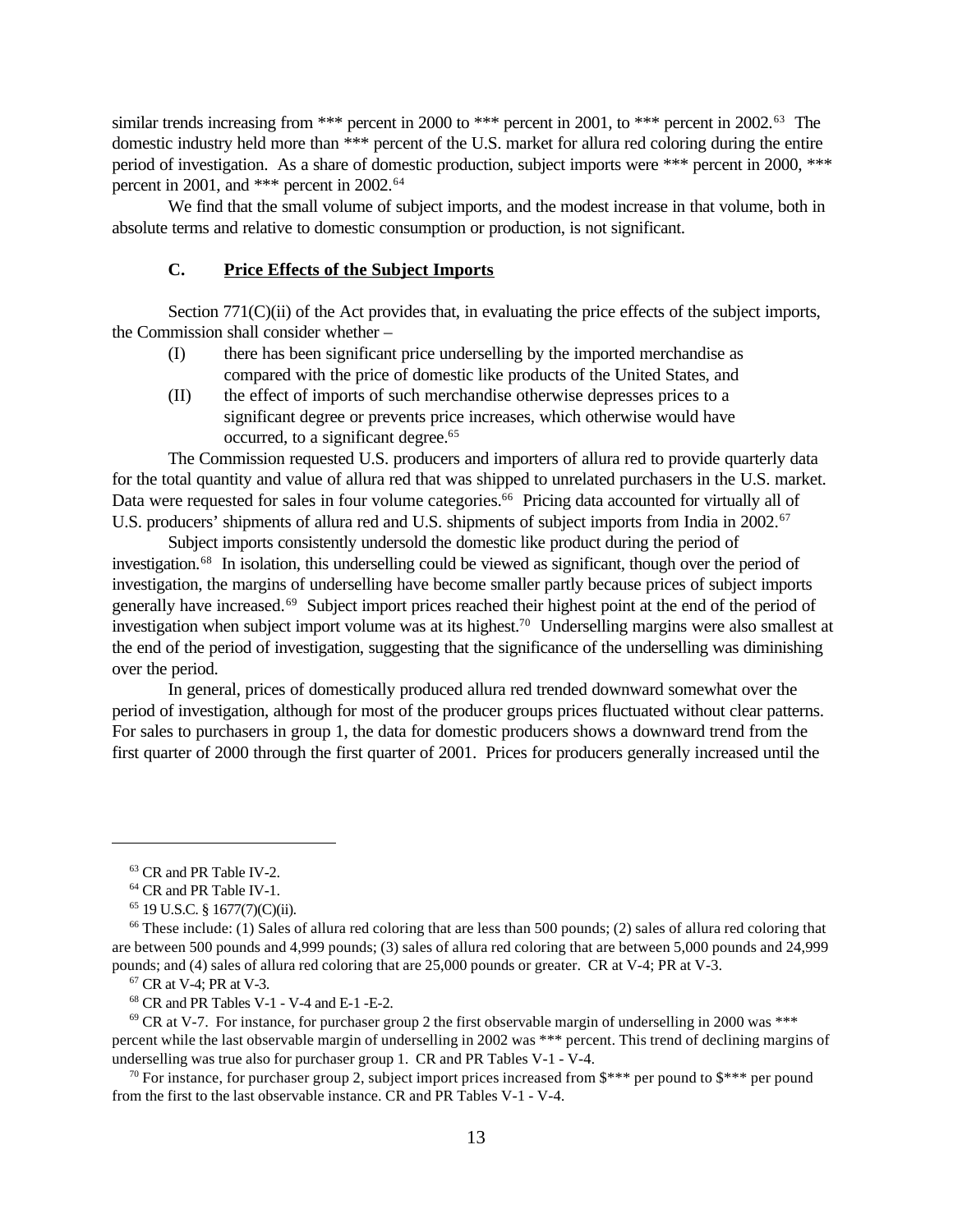second quarter of 2002, and fell in the third and fourth quarters.<sup>71</sup> For sales to purchasers in group 2, prices for domestically produced allura red declined in the third quarter of 2000, and continued a slow

 $71$  Excluding the first quarter of 2000, when there were no comparable sales of allura red from India, prices to group 1 purchasers rose and fell with no apparent overall pattern. CR and PR Table V-1.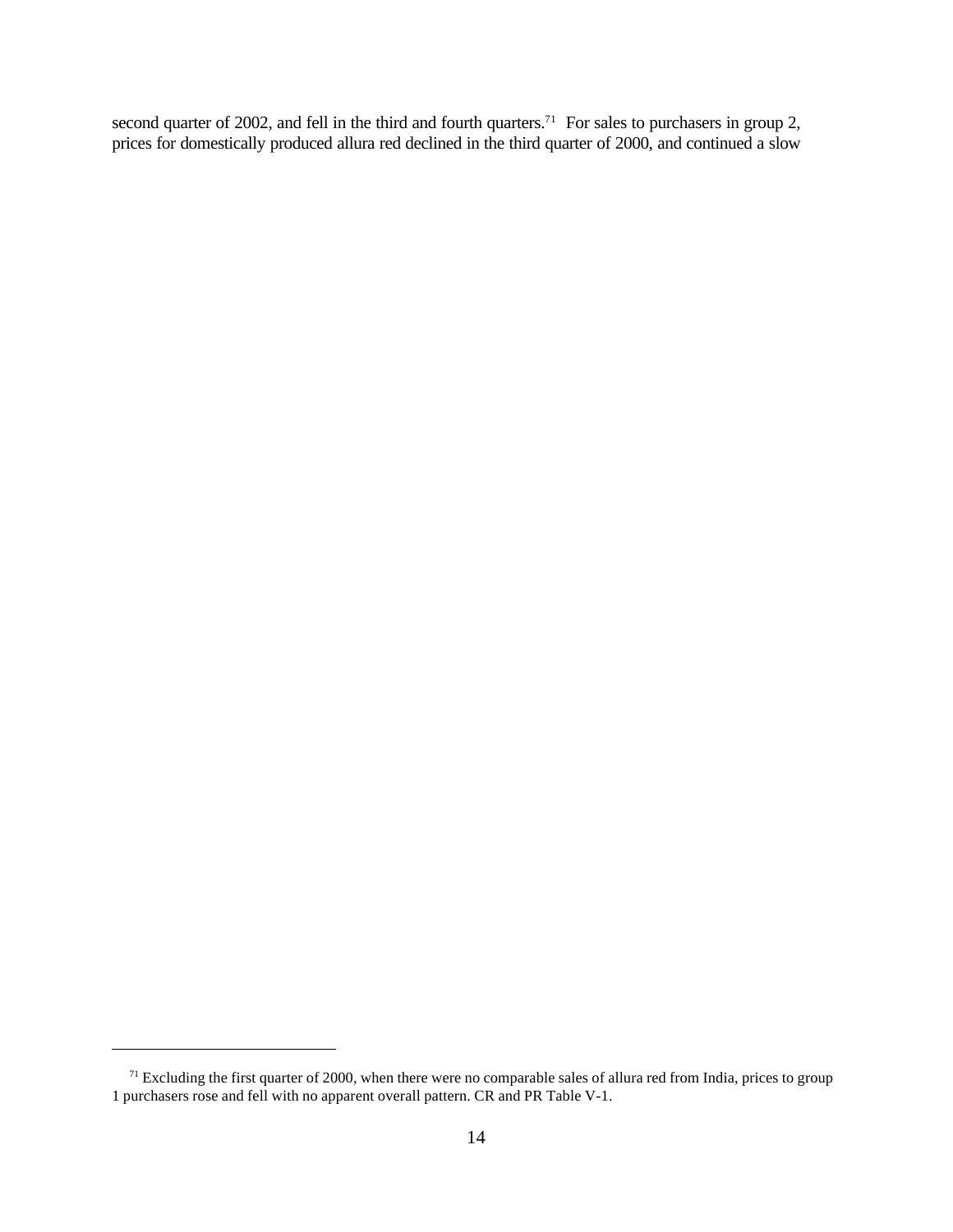decline through fourth quarter of 2002.<sup>72</sup> For sales to purchasers in group 3, where only two sales were noted by importers, prices fluctuated within a narrow range from quarter to quarter but declined overall from first quarter 2000 to the fourth quarter 2002.<sup>73</sup> Prices for allura red sold to purchasers in the largest purchaser group (group 4) were at their highest point at the beginning of the period of investigation, fell in the second quarter of 2000 and gradually increased through the first quarter of 2001. From the first quarter of 2001 to the last quarter of 2002, prices were relatively steady at \*\*\* per pound.<sup>74</sup>

Any declining prices for the domestic like product cannot be attributed, to a significant degree, to the subject imports. First, as noted above, subject import volume was very small throughout the period of investigation. The extremely limited presence of subject imports would restrict their ability to be a moving force with respect to the overall pricing environment for allura red. Second, domestic prices began declining during 2000, a year in which subject imports were at only \*\*\* percent of consumption. Most of the modest growth in import market share occurred in 2001; however, domestic prices for two of the product groups actually rose in the first half of 2001 until the second quarter of 2002, before falling in the third and fourth quarters of 2002.<sup>75</sup> Third, prices for the subject imports generally rose over the period of investigation such that underselling margins were significantly reduced. Thus, in addition to the very low volume of subject imports, there is a lack of correlation between trends in the volume and prices of the subject imports and the volume and prices of the domestic like product.<sup>76</sup>

We also find no significant price suppressing effects by the subject merchandise. The domestic industry's cost of goods sold relative to net sales fluctuated, but at the end of the period of investigation, when subject imports were at their highest, cost of goods sold was at a level below the level in 2000 when the subject imports were barely present in the market.<sup>77</sup> Unit costs of goods sold declined slightly more than unit sales values over the period.<sup>78</sup> This suggests that prices were not being suppressed relative to costs and the industry was not experiencing a cost-price squeeze. Also, while several lost revenue allegations were confirmed, the overall evidence of alleged lost revenues by domestic producers to subject imports is mixed and is not dispositive of whether subject imports had any significant price effects in the market as a whole.<sup>79</sup>

The record appears to support respondent's contention that domestic prices were declining before the entry of subject imports, as early as 1999. This may well be due to intra-industry price competition between Noveon, Sensient, and Monarch.<sup>80</sup> \*\*\* during the period of investigation.<sup>81</sup> \*\*\* of the period of investigation and it \*\*\*.<sup>82</sup> The shipments of \*\*\* alone, which is the \*\*\* of the two domestic producers, were approximately \*\*\* than subject imports in 2002 (when subject imports peaked). The industry's declining costs would have enabled domestic producers to lower prices while still maintaining

 $<sup>72</sup>$  Excluding the high domestic prices for the first two quarters of 2000, which were for smaller quantities and</sup> occurred in the absence of comparable sales of subject imported allura red, domestic prices for group 2 fell approximately \*\*\* percent over the period of investigation. CR and PR Table V-2.

<sup>73</sup> CR and PR Table V-3.

<sup>&</sup>lt;sup>74</sup> CR and PR Table V-4.

<sup>75</sup> CR and PR Tables IV-2 and V-1 - V-4

<sup>&</sup>lt;sup>76</sup> We note that domestic shipments of the pricing products generally increased over the period of investigation. CR and PR at Tables V-1 - V-4.

<sup>77</sup> CR and PR table VI-1.

<sup>78</sup> CR and PR Table VI-1.

<sup>79</sup> CR and PR Table V-6.

<sup>80</sup> CR ant PR Table E-1.

<sup>&</sup>lt;sup>81</sup> CR and PR Figure E-1.

<sup>&</sup>lt;sup>82</sup> CR and PR Table III-3. \*\*\* lowest prices, which occurred in 2002, coincided with the largest one- year increase in \*\*\* commercial shipments in seven years. CR and PR Table E-1.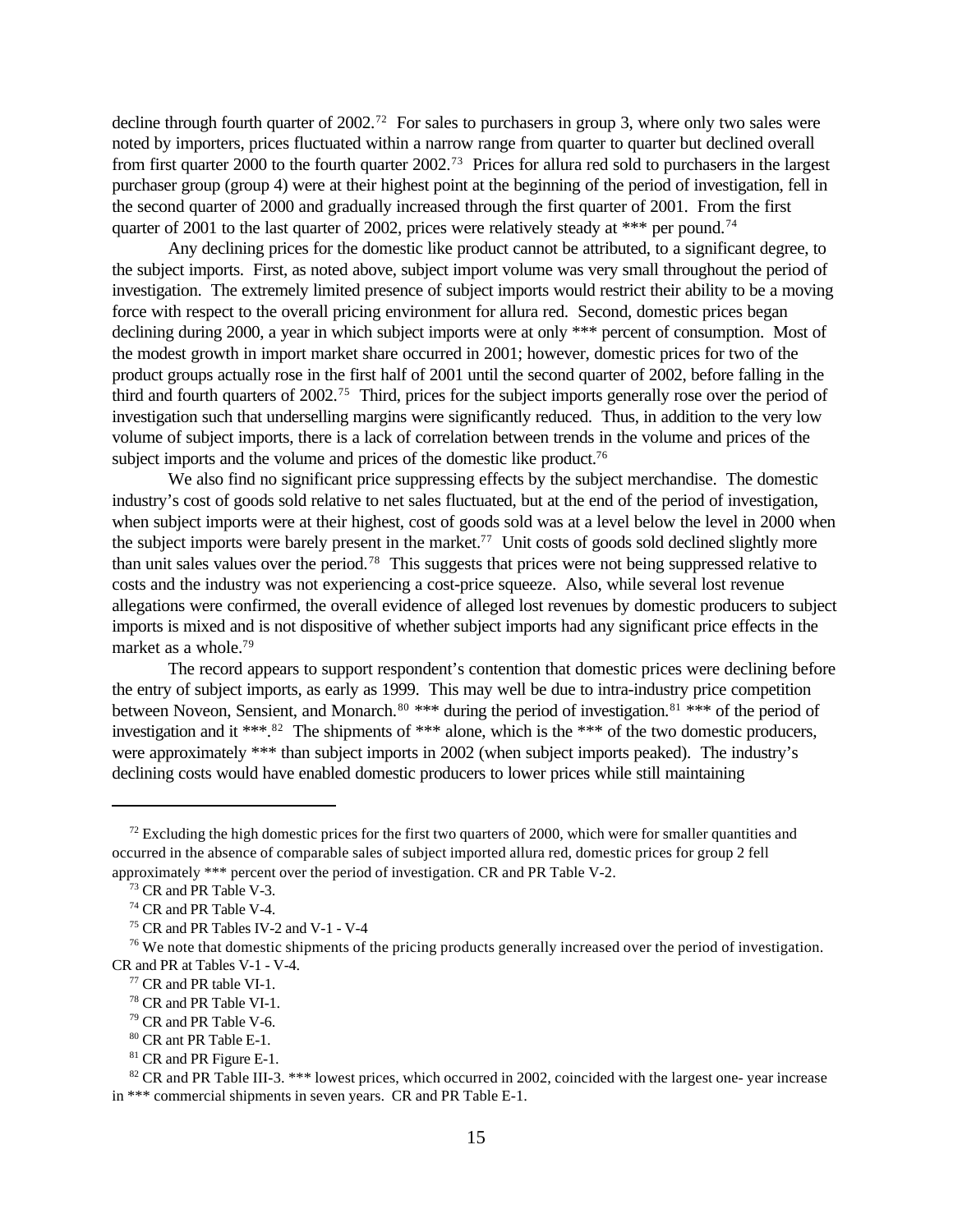profitability. These facts strongly suggest that it was domestic competition that was a driving force behind allura red prices rather than subject imports.

Petitioner submitted pricing information showing that \*\*\* to refute respondent's claim that domestic price declines began prior to the entry of subject imports to the U.S. market. We find that the data do not support petitioner's argument. \*\*\* and \*\*\* (prior to subject imports entering the market) and again in 2000 (when subject imports' market share was \*\*\* percent). $83$ 

We note that the purchasing power of tier one purchasers may also have exerted some downward pressure on prices.<sup>84</sup> Several tier one purchasers introduced the reverse auction internet bidding system in 2000 and forced all suppliers in the U.S. market who wanted to sell to them to participate in the bidding process. Both domestic producers and Roha stated that the internet bidding system had a significant impact on the market for allura red.<sup>85</sup>

In sum, we find that despite evidence of underselling by subject imports there is a lack of correlation between the volume of subject imports and their pricing in the market as well as a lack of correlation between declining or fluctuating domestic prices and rising subject import pricing. The very small volume and market share of subject imports limit their impact on pricing. Therefore, we find that subject imports have not had significant adverse effects on domestic prices during the period of investigation.

#### **D. Impact of the Subject Imports**

Section 771(7)(C)(iii) provides that the Commission, in examining the impact of the subject imports on the domestic industry, "shall evaluate all relevant economic factors which have a bearing on the state of the industry."<sup>86</sup> These factors include output, sales, inventories, capacity utilization, market share, employment, wages, productivity, profits, cash flow, return on investment, ability to raise capital, and research and development. No single factor is dispositive and all relevant factors are considered "within the context of the business cycle and conditions of competition that are distinctive to the industry."<sup>87</sup>

We find that the subject imports of allura red coloring from India have not had a significant impact on the condition of the domestic industry. Although the volume and market share of the subject imports

<sup>&</sup>lt;sup>83</sup> CR and PR Table E-1. Moreover, petitioner submitted a document detailing \*\*\* that also contained a statement by \*\*\* This observation by \*\*\* was made at the beginning of the period of investigation and predates the entry of any real subject import volume into the United States. Petitioner Postconference Br. Attachment  $7 -$ \*\*\*. In addition, \*\*\*.

<sup>&</sup>lt;sup>84</sup> As Chairman Okun noted above, in 1999 while conducting a review of the acquisition by Universal Foods Corporation, the predecessor to Sensient Technologies, of Pointing Holdings Limited, the British Competition Commission found that large customers, many of which are the same multinational corporations present here, have "substantial buying power." Petition Exhibit 43 at 92.

<sup>85</sup> CR at II-2 - II-5.

<sup>&</sup>lt;sup>86</sup> 19 U.S.C. § 1677(7)(C)(iii); <u>see also</u> SAA at 851 and 885 ("In material injury determinations, the Commission considers, in addition to imports, other factors that may be contributing to overall injury. While these factors, in some cases, may account for the injury to the domestic industry, they also may demonstrate that an industry is facing difficulties from a variety of sources and is vulnerable to dumped or subsidized imports." Id. at 885).

 $87$  19 U.S.C. § 1677(7)(C)(iii). The statute instructs the Commission to consider the "magnitude of the dumping margin" in an antidumping proceeding as part of its consideration of the impact of imports. In its notice of initiation, Commerce estimated that dumping margins for imports of allura red coloring from India ranged from 137.69 to 226.21 percent. 68 Fed. Reg. 15431 (March 31, 2003).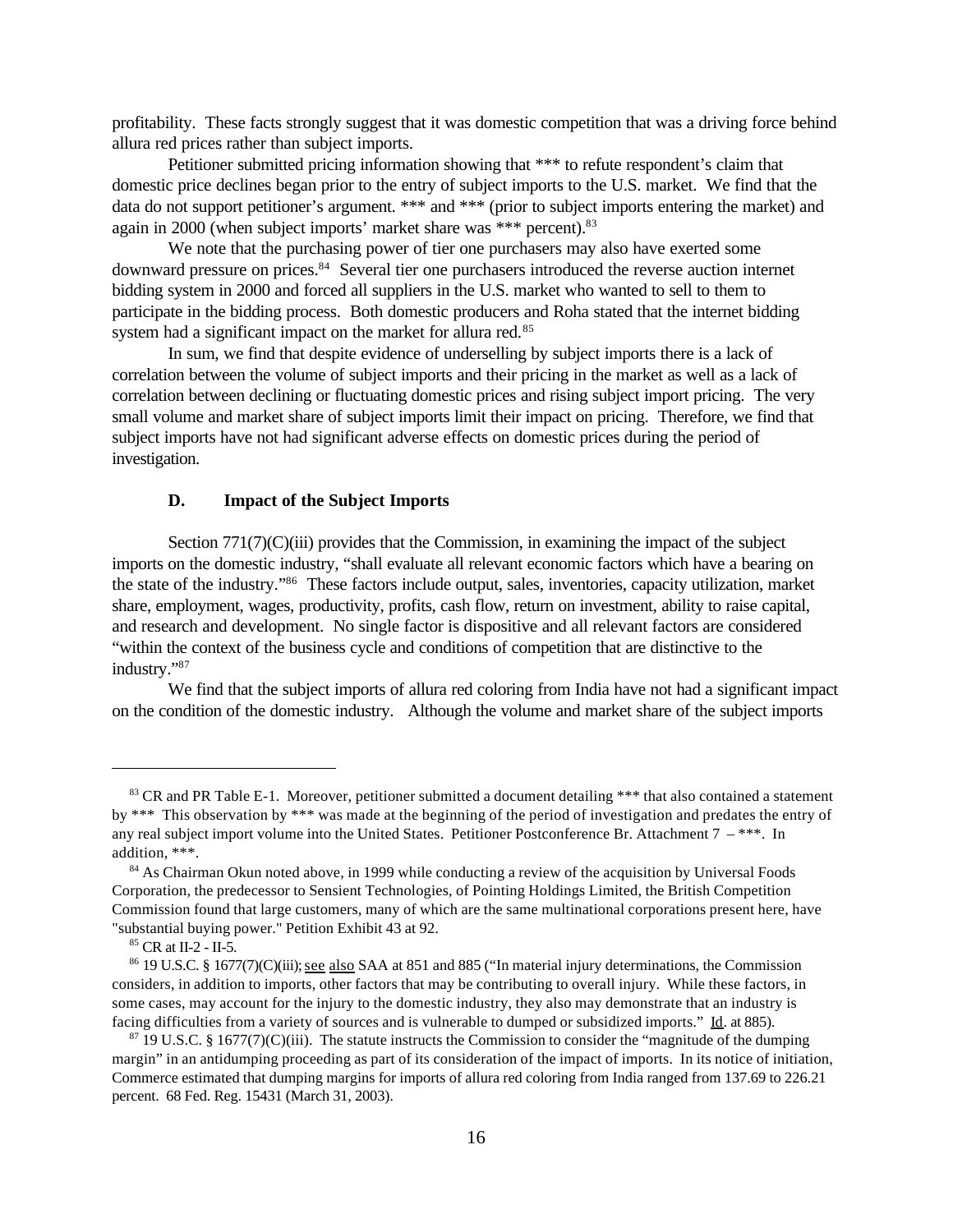increased slightly during the period of investigation, the volume and market share were not significant even at their peak. Nothing in the record indicates that subject imports had significant impact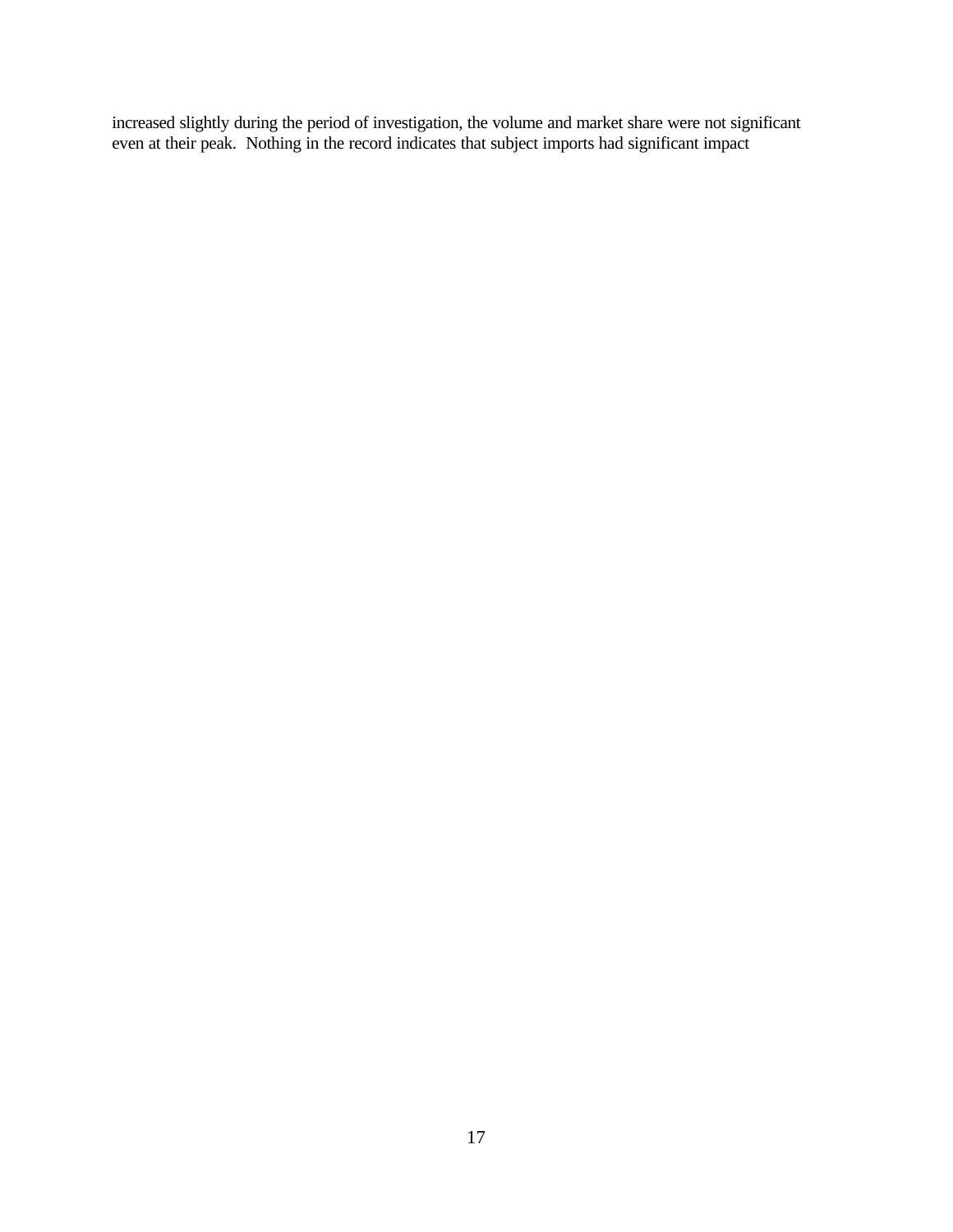on the condition of the industry during this period. This lack of impact is consistent with the fact that the domestic industry's performance remained strong throughout the period of investigation.

The domestic industry's production levels increased significantly from \*\*\* in 2000 to \*\*\* pounds in 2002.<sup>88</sup> Similarly, the industry's domestic shipments increased, growing from \*\*\* pounds in 2000 to \*\*\* pounds in 2002. Although the industry's share of apparent domestic consumption volume decreased slightly from \*\*\* percent in 2000 to \*\*\* percent in 2002, the industry's dominance over the market remained virtually unchallenged. Moreover, despite a slight increase in capacity during this period, the industry's capacity utilization rates increased significantly from \*\*\* percent in 2000 to \*\*\* percent in 2002.<sup>89</sup>

The domestic industry's financial performance was robust. Gross profits, operating income, operating income ratios and net income all increased from 2000 to 2002.<sup>90</sup> Moreover, despite a decline in unit sales value, the cost of goods sold and SG&A similarly declined leaving operating income per pound relatively unchanged between 2000 and 2002.<sup>91</sup> In sum, the record indicates that the small increase in subject import volumes and lower import prices had little, if any, adverse impact on the financial condition or production operations of the domestic industry.<sup>92</sup>

Sensient argues that it was unable to make necessary capital expenditures or to invest in research and development. However, we note that Sensient had \*\*\* operating income performance and positive cash flow in every year of the period of investigation.<sup>93</sup> In fact, Sensient had \*\*\* during the period of investigation.<sup>94</sup> Moreover, as noted above, Sensient purchased Monarch's facilities in 2000, including its patented extruded production process, but shut down Monarch's production line later that year.<sup>95</sup> This leads us to conclude that the domestic industry has made significant capital investments during the period of investigation, and that its alleged limited expenditures on R&D were more business decisions than economic necessity. \*\*\* throughout the period of investigation, even in 2000, when subject imports were barely present in the market. \*\*\*.<sup>96</sup>

As discussed above, we do not find that the subject import volume had any adverse effects on the domestic industry during the period of investigation. The decline in U.S. prices over the period of investigation was not due to subject imports to any significant degree. In light of these facts and the robust performance of the domestic industry during the period of investigation, we find that there is no reasonable indication that the domestic industry is materially injured by reason of the allegedly LTFV imports and/or subsidized imports of allura red coloring from India.

<sup>88</sup> CR and PR at Table C-1.

<sup>89</sup> CR and PR at Table C-1.

<sup>90</sup> CR and PR Table VI-1.

<sup>&</sup>lt;sup>91</sup> CR and PR Table VI-1.

 $92$  Industry employment indicators were mixed but positive overall. The number of production workers declined from \*\*\*, but hours worked, wages paid, and productivity all posted solid gains. CR at Table III-5. Industry inventories grew by \*\*\* percent over the period of investigation, from \*\*\* pounds to \*\*\* pounds. However, all of this increase occurred between 2001 and 2002, when shipments of subject imports grew by only \*\*\* pounds. CR at Table C-1. Accordingly, subject imports were responsible for no more than a small fraction of the industry's increased inventories.

<sup>&</sup>lt;sup>93</sup> CR and PR Table VI-4.

<sup>&</sup>lt;sup>94</sup> CR and PR Table VI-4.

<sup>95</sup> CR at III-1, n.2; PR at III-1, n.2.

<sup>&</sup>lt;sup>96</sup> CR and PR Table VI-7.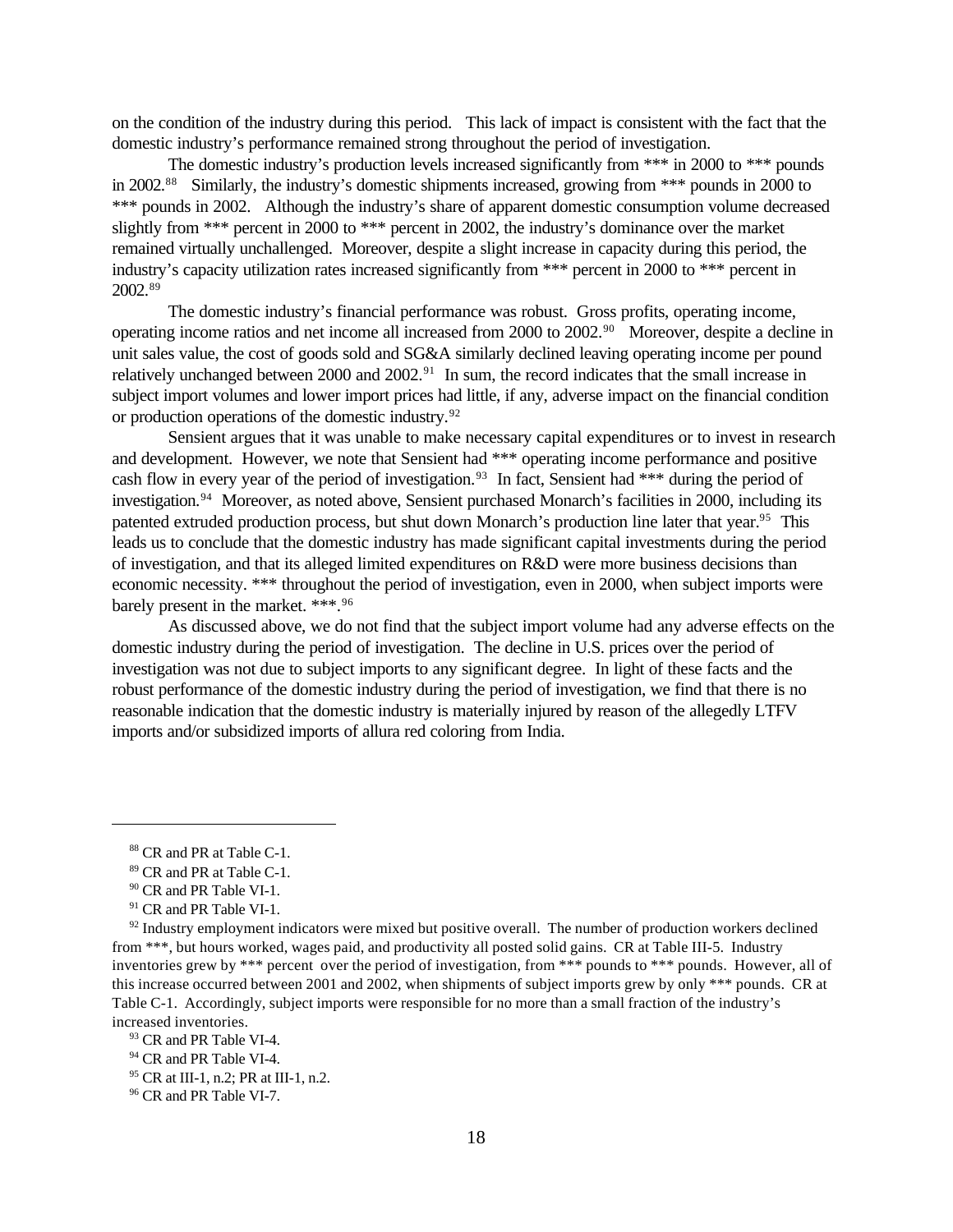# **V. NO REASONABLE INDICATION OF THREAT OF MATERIAL INJURY BY REASON OF ALLEGEDLY LTFV AND SUBSIDIZED SUBJECT IMPORTS FROM INDIA**

Section 771(7)(F) of the Act directs the Commission to determine whether an industry in the United States is threatened with material injury by reason of the subject imports by analyzing whether "further dumped or subsidized imports are imminent and whether material injury by reason of imports would occur unless an order is issued or a suspension agreement is accepted."<sup>97</sup> The Commission may not make such a determination "on the basis of mere conjecture or supposition," and considers the threat factors "as a whole."<sup>98</sup> In making our determination, we have considered all factors that are relevant to this investigation.99 Based on an evaluation of the relevant statutory factors, we find that there is no

 $99$  19 U.S.C. § 1677(7)(F). The Commission must consider, in addition to other relevant economic factors, the following statutory factors in its threat analysis:

(I) if a countervailable subsidy is involved, such information as may be presented to it by the administering authority as to the nature of the subsidy particularly as to whether the countervailable subsidy is a subsidy described in Article 3 or 6.1 of the Subsidies Agreement) and whether imports of the subject merchandise are likely to increase,

(III) a significant rate of increase of the volume or market penetration of imports of the subject merchandise indicating the likelihood of substantially increased imports,

(IV) whether imports of the subject merchandise are entering at prices that are likely to have a significant depressing or suppressing effect on domestic prices and are likely to increase demand for further imports, (V) inventories of the subject merchandise,

(VI) the potential for product-shifting if production facilities in the foreign country, which can be used to produce the subject merchandise, are currently being used to produce other products,

(VII) in any investigation under this subtitle which involves imports of both a raw agricultural product (within the meaning of paragraph  $(4)(E)(iv)$ ) and any product processed from such raw agricultural product, the likelihood that there will be increased imports, by reason of product shifting, if there is an affirmative determination by the Commission under section  $1671d(b)(1)$  or  $1673d(b)(1)$  of this title with respect to either the raw agricultural product or the processed agricultural product (but not both),

(VIII) the actual and potential negative effects on the existing development and production efforts of the domestic industry, including efforts to develop a derivative or more advanced version of the domestic like product, and

(IX) any other demonstrable adverse trends that indicate the probability that there is likely to be material injury by reason of imports (or sale for importation) of the subject merchandise (whether or not it is actually being imported at the time).

Moreover, the Commission shall consider the threat factors "as a whole" in making its determination "whether further dumped or subsidized imports are imminent and whether material injury by reason of imports would occur" unless an order issues. In addition, the Commission must consider whether dumping findings or antidumping remedies in markets of foreign countries against the same class of merchandise suggest a threat of material injury to

 $97$  19 U.S.C. § 1677d(b) and 1677(7)(F)(ii).

<sup>98 19</sup> U.S.C. § 1677(7)(F)(ii). An affirmative threat determination must be based upon "positive evidence tending to show an intention to increase the levels of importation." Metallverken Nederland B.V. v. United States, 744 F. Supp. 281, 287 (Ct. Int'l Trade 1990), citing American Spring Wire Corp. v. United States, 590 F. Supp. 1273, 1280 (Ct. Int'l Trade 1984); see also Calabrian Corp. v. United States, 794 F. Supp. 377, 387-88 (Ct. Int'l Trade 1992), citing H.R. Rep. No. 98-1156 at 174 (1984).

<sup>(</sup>II) any existing unused production capacity or imminent, substantial increase in production capacity in the exporting country indicating the likelihood of substantially increased imports of the subject merchandise into the United States, taking into account the availability of other export markets to absorb any additional exports,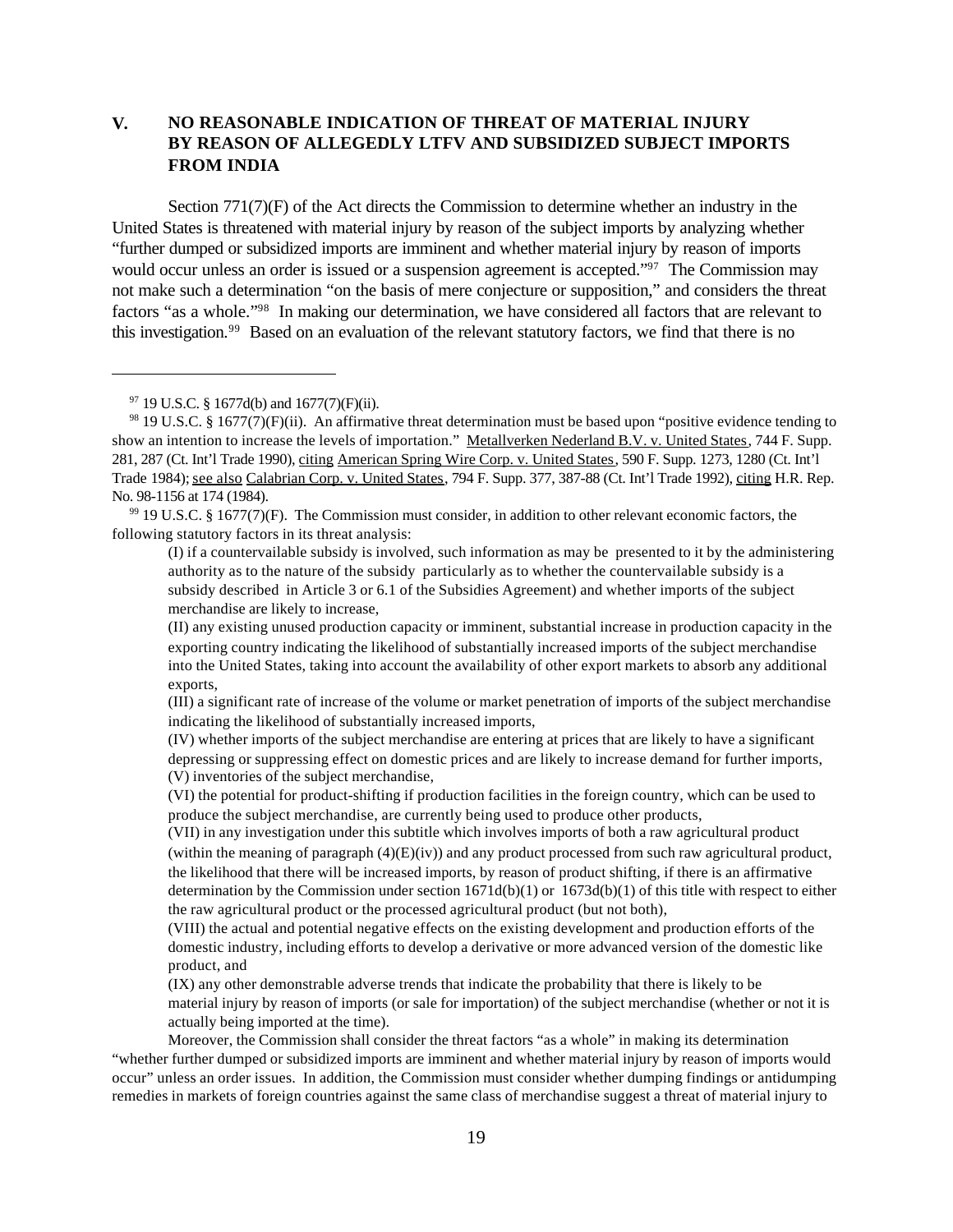reasonable indication that an industry in the United States is threatened with material injury by reason of imports of allura red coloring from India that are allegedly subsidized and/or sold in the United States at LTFV.

As an initial matter, we find that the domestic industry is not vulnerable to a threat of material injury by reason of the subject imports from India. As discussed above, the industry's performance remained robust during the period of investigation, with the industry enjoying \*\*\* operating income and positive income ratios each of the three years of the period of investigation.<sup>100</sup> The domestic industry's production, capacity utilization, and shipments all increased during the period of investigation,<sup>101</sup> despite the presence of subject imports. The domestic industry's market share remained above \*\*\* percent from 2000 to 2002.<sup>102</sup>

We find that the small rate of increase in the volume and market share of the subject imports does not indicate a likelihood of substantially increased imports. Subject import volumes had little direct impact, if any, on the domestic industry, and there is no evidence that conditions of competition would change in such a way that any increases in the imminent future would have an adverse impact on the domestic industry. Accordingly, the most recent trends in subject import volumes do not indicate that it is likely that there will be substantially increased imports of subject merchandise in the imminent future.

We also find that there is no indication that unused production capacity or any imminent increases in production capacity in India will lead to substantially increased imports in the imminent future. While the record indicates that the subject producers of allura red coloring in India had substantial unused capacity, this unused capacity existed from the beginning of the period of investigation and did not result in significant export volumes to the United States. In fact, all producers, domestic and foreign, had significant unused capacity.<sup>103</sup> In addition, in 2002 exports of allura red coloring from India to markets other than the United States were approximately three times larger than exports to the United States and nearly doubled over the period of investigation.<sup>104</sup> Because markets other than the United States are, collectively, increasingly more important to Indian producers than the U.S. market, there is no basis to conclude that any unused capacity, if used, would be focused on increasing exports to the United States.<sup>105</sup> Inventories of allura red held by U.S. importers and by Indian producers remained modest in the context of the overall U.S. market.<sup>106</sup> Furthermore, there are no known dumping findings or investigations on allura red coloring in other markets that might impede exports from India to those markets.<sup>107</sup> Thus, we do not find that unused foreign producer capacity or inventories will result in substantially increased imports to the U.S. market.

While allura red coloring can be manufactured using the same equipment as is used to produce other colorants such as \*\*\*, evidence indicates that this potential for product shifting is limited.<sup>108</sup> Because allura red coloring is sold as a package of dyes, a manufacturer must offer a large range of

the domestic industry.

<sup>105</sup> We note that for 2003 the Indian producers project a modest increase in exports to the United States and a much larger increase in exports to other markets. CR and PR Table VII-1.

Factor VII is inapplicable to these investigations.

<sup>&</sup>lt;sup>100</sup> CR and PR at Table C-1.

<sup>&</sup>lt;sup>101</sup> CR and PR at Table C-1.

<sup>&</sup>lt;sup>102</sup> CR and PR Table IV-2.

<sup>103</sup> CR and PR Tables III-1 and VII-1.

<sup>104</sup> CR and PR Table VII-1.

<sup>106</sup> CR and PR Tables VII-1 and C-1.

<sup>107</sup> CR at VII-1, n.1; PR at VII-1, n.1.

<sup>108</sup> CR at III-4; PR at III-2 - III-3; Conference Tr. at 45.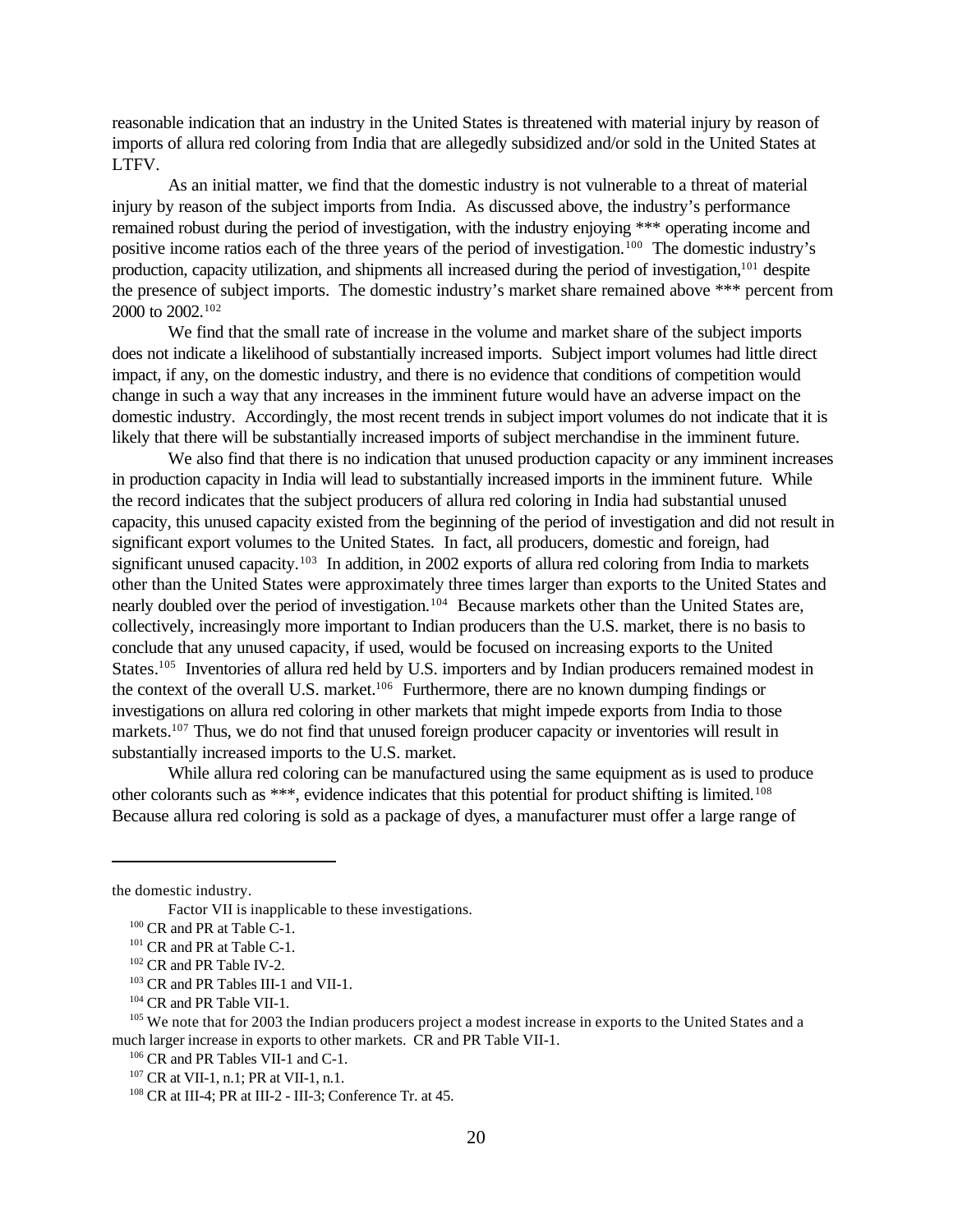colors to potential customers in order to successfully bid for business.<sup>109</sup> Thus, converting a production line from entirely making yellow dyes for instance, to making red dyes would be impractical because the manufacturer would be unable to compete for customers demanding a basket containing allura red and yellow coloring. Regardless of any ability of Indian producers to shift from production of other products to production of allura red, there is no basis to conclude that such a shift would actually occur in the imminent future.

Petitioner argues that imports are likely to increase significantly in the imminent future focusing on the possibility that \*\*\* is poised to take all of the business Sensient now has with \*\*\*. \*\*\* has confirmed that \*\*\*.<sup>110</sup> This offer is for about \*\*\* pounds, which if captured by subject imports, would give them a market share of approximately \*\*\* percent. We find, however, that the loss of the \*\*\* account to \*\*\* is not imminent, nor necessarily likely. While the record contains conflicting information on when the Sentient-\*\*\* contract expires, it appears that the contract extends at least through the end of 2003.<sup>111</sup>

In addition, while \*\*\* has offered a price of around  $$***$  per pound, which is lower than the  $$***$ that Sensient now offers \*\*\* price offer is \*\*\* that recent sales to large customers have gone for in the internet transactions.<sup>112</sup> On balance, we find that because \*\*\* purchases larger volumes than the volumes at issue in these previous internet purchases, there is no reason why it should not be able to secure these types of prices, if not better prices, whether or not subject imports compete for the contract. Moreover, while Sensient argues that its contracts have a meet-or-release clause, \*\*\* has not invoked this clause even though it has received a lower quote.<sup>113</sup>

Additionally, we acknowledge that Roha will continue to fulfill a contract with \*\*\* during 2003, but there is no evidence to suggest that the overall level of subject imports will significantly change from present levels. Based on the above discussion, we find that while subject imports are likely to continue to be present in the U.S. market, they will not reach injurious levels in the imminent future.

We also find it unlikely that subject imports will enter the U.S. market at prices likely to suppress or depress domestic prices to any significant degree or to increase demand for subject imports. As discussed above, the record evidence indicates that subject import prices have had no significant adverse effects on domestic prices. Moreover, the margins of underselling by subject imports have been declining throughout the period of investigation. We see nothing in the record that indicates that conditions of competition in the industry will change so significantly in the imminent future that domestic prices will likely be adversely affected to a significant degree by subject import prices.

We also find that subject imports are not likely to have an actual or potential negative effect on the domestic industry's existing development and production efforts. As discussed above, the domestic industry had \*\*\* capital expenditures during the period of investigation and elected not to spend its operating profits and cash flow on research and development during the period of investigation.114

<sup>&</sup>lt;sup>109</sup> Conference Tr. at 45. "The typical transaction will be to make an offering on multiple colors that a customer is using, so you wouldn't necessarily just quote on Allura Red. You would quote on blue 1, yellow 5, yellow 6, and Allura Red." (Morris)

<sup>&</sup>lt;sup>110</sup> CR and PR Table V-7.

<sup>&</sup>lt;sup>111</sup> \*\*\* Telephone notes of Catherine DeFilippo, April 16, 2003.

<sup>&</sup>lt;sup>112</sup> Petitioners' Postconference Brief at 8 and Attachment 3. \*\*\* offered price could be slightly higher or lower depending on the applicability of volume discounts and the form of the product chosen. CR at II-2 - II-3; PR at II-1 - II-2.

<sup>&</sup>lt;sup>113</sup> CR and PR Table V-6. We note that \*\*\*.

<sup>&</sup>lt;sup>114</sup> CR and PR Table VI-7.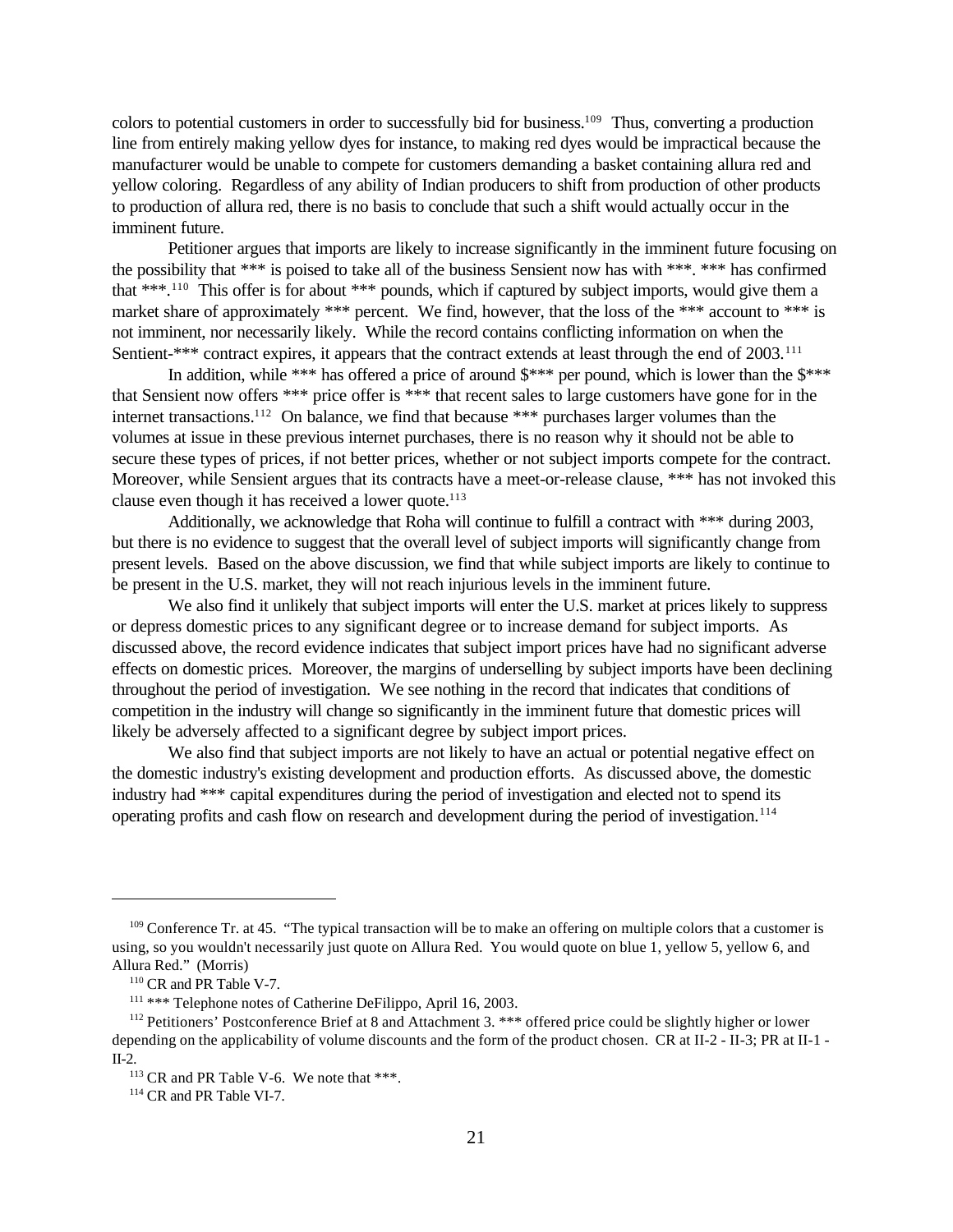Moreover, capital expenditures actually increased from 2001 to 2002, when the volume and market share of subject imports increased to their highest (albeit modest) levels of the period.115

 $^{115}$  CR and PR at Tables C-2, Tables IV-4 & IV-7.